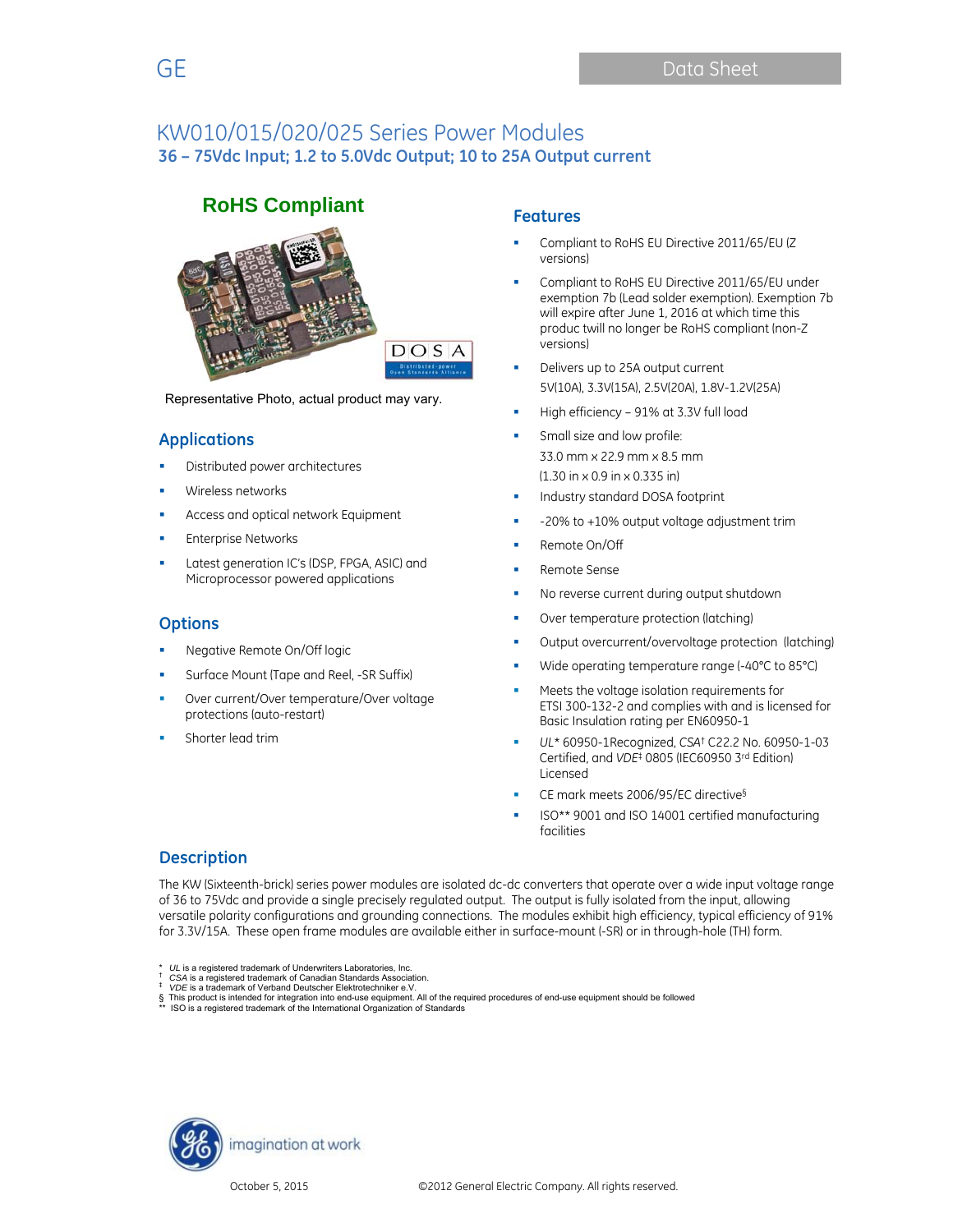## **Absolute Maximum Ratings**

Stresses in excess of the absolute maximum ratings can cause permanent damage to the device. These are absolute stress ratings only, functional operation of the device is not implied at these or any other conditions in excess of those given in the operations sections of the data sheet. Exposure to absolute maximum ratings for extended periods can adversely affect the device reliability.

| Parameter                                          | <b>Device</b> | Symbol                | <b>Min</b> | <b>Max</b> | <b>Unit</b> |
|----------------------------------------------------|---------------|-----------------------|------------|------------|-------------|
| Input Voltage                                      |               |                       |            |            |             |
| Continuous                                         | All           | <b>V<sub>IN</sub></b> | $-0.3$     | 80         | Vdc         |
| Transient (100 ms)                                 | All           | V <sub>IN.trans</sub> | $-0.3$     | 100        | Vdc         |
| Operating Ambient Temperature                      | All           | Tд                    | -40        | 85         | °C          |
| (see Thermal Considerations section)               |               |                       |            |            |             |
| Storage Temperature                                | All           | $T_{\text{stq}}$      | -55        | 125        | °C          |
| I/O Isolation voltage (100% Factory Hi-Pot tested) | All           |                       |            | 1500       | Vdc         |

# **Electrical Specifications**

Unless otherwise indicated, specifications apply over all operating input voltage, resistive load, and temperature conditions.

| Parameter                                                                                                                                                | <b>Device</b> | Symbol                         | Min | <b>Typ</b> | <b>Max</b> | <b>Unit</b> |
|----------------------------------------------------------------------------------------------------------------------------------------------------------|---------------|--------------------------------|-----|------------|------------|-------------|
| Operating Input Voltage                                                                                                                                  | All           | $V_{\text{IN}}$                | 36  | 48         | 75         | $V_{dc}$    |
| Maximum Input Current                                                                                                                                    | All           | I <sub>IN.max</sub>            |     | 1.7        | 2.0        | $A_{dc}$    |
| $(V_{IN} = V_{IN, min}$ to $V_{IN, max, 10} = I_{O, max}$                                                                                                |               |                                |     |            |            |             |
| Input No Load Current                                                                                                                                    | All           | IN.No load                     |     | 55         |            | mA          |
| $(V_{IN} = V_{IN, nom, 10} = 0$ , module enabled)                                                                                                        |               |                                |     |            |            |             |
| Input Stand-by Current                                                                                                                                   | All           | I <sub>IN.stand-by</sub>       |     | 5          | 7          | mA          |
| $(V_{IN} = V_{IN. nom.}$ module disabled)                                                                                                                |               |                                |     |            |            |             |
| Inrush Transient                                                                                                                                         | All           | 2t                             |     |            | 0.1        | $A^2S$      |
| Input Reflected Ripple Current, peak-to-peak<br>(5Hz to 20MHz, 1µH source impedance; VIN, min to VIN,<br>max, lo= lomax; See Test configuration section) | All           |                                |     | 30         |            | $mA_{p-p}$  |
| Input Ripple Rejection (120Hz)                                                                                                                           | All           |                                | 50  | 60         | 100        | dB          |
| <b>EMC, EN55022</b>                                                                                                                                      |               | See EMC Considerations section |     |            |            |             |

#### **CAUTION: This power module is not internally fused. An input line fuse must always be used.**

This power module can be used in a wide variety of applications, ranging from simple standalone operation to an integrated part of sophisticated power architectures. To preserve maximum flexibility, internal fusing is not included, however, to achieve maximum safety and system protection, always use an input line fuse. The safety agencies require a time-delay fuse with a maximum rating of 5 A (see Safety Considerations section). Based on the information provided in this data sheet on inrush energy and maximum dc input current, the same type of fuse with a lower rating can be used. Refer to the fuse manufacturer's data sheet for further information.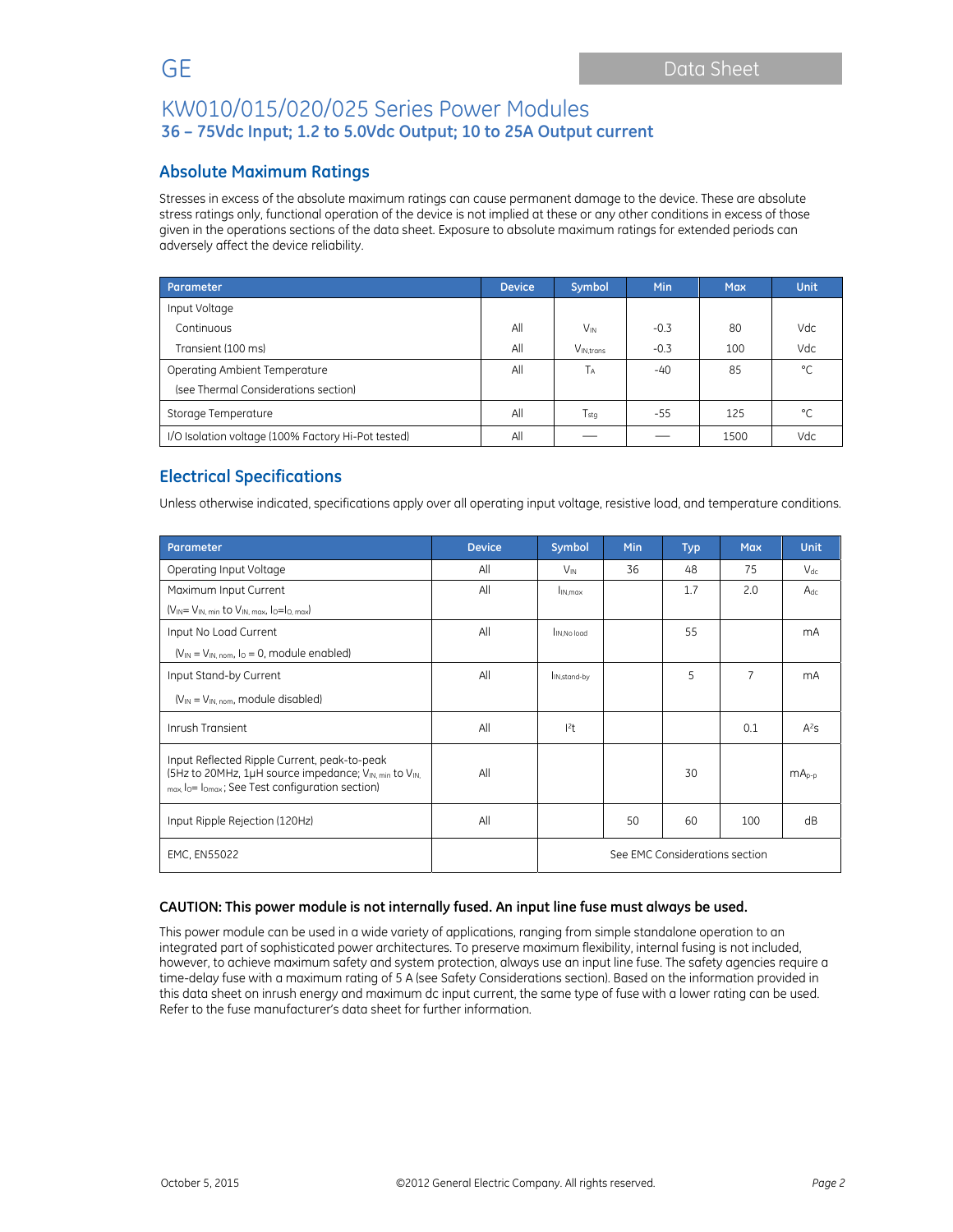# **Electrical Specifications** (continued)

| Parameter                                                                                           | <b>Device</b> | <b>Symbol</b>       | Min         | <b>Typ</b>               | <b>Max</b>     | <b>Unit</b>           |
|-----------------------------------------------------------------------------------------------------|---------------|---------------------|-------------|--------------------------|----------------|-----------------------|
| Output Voltage Set-point                                                                            | A             | $V_{O.}$ set        | 4.93        | 5.0                      | 5.08           | $V_{dc}$              |
| $(V_{IN} = V_{IN. min. 10} = 10$ . max. TA=25°C)                                                    | F             | $V_{O.}$ set        | 3.25        | 3.3                      | 3.35           | $V_{dc}$              |
|                                                                                                     | G             | V <sub>O. set</sub> | 2.46        | 2.5                      | 2.54           | $V_{dc}$              |
|                                                                                                     | Υ             | V <sub>O. set</sub> | 1.77        | 1.8                      | 1.83           | $V_{dc}$              |
|                                                                                                     | M             | $V_{O.}$ set        | 1.48        | 1.5                      | 1.53           | $V_{dc}$              |
|                                                                                                     | P             | $V_{O, set}$        | 1.18        | 1.2                      | 1.22           | $V_{dc}$              |
| Output Voltage                                                                                      | All           | $V_{\Omega}$        | $-3.0$      |                          | $+3.0$         | % V <sub>0. set</sub> |
| (Over all operating input voltage, resistive load,<br>and temperature conditions until end of life) |               |                     |             |                          |                |                       |
| Adjustment Range                                                                                    | All           | $V_{O,adj}$         | $-20.0$     |                          | $+10.0$        | % V <sub>O. set</sub> |
| Selected by an external resistor                                                                    |               |                     |             |                          |                |                       |
| Output Regulation                                                                                   |               |                     |             |                          |                |                       |
| Line $(V_{IN} = V_{IN, min}$ to $V_{IN, max}$                                                       | A, F, G       |                     |             |                          | 0.1            | % V <sub>O. set</sub> |
|                                                                                                     | Y, M, P       |                     |             |                          | $\overline{c}$ | mV                    |
| Load ( $I_0 = I_0$ , min to $I_0$ , max)                                                            | A, F, G       |                     |             |                          | 0.1            | % V <sub>O. set</sub> |
|                                                                                                     | Y, M, P       |                     |             |                          | $\overline{c}$ | mV                    |
| Temperature (T <sub>ref</sub> =T <sub>A, min</sub> to T <sub>A, max</sub> )                         | All           |                     |             |                          | 1.0            | % V <sub>0. set</sub> |
| Output Ripple and Noise on nominal output                                                           |               |                     |             |                          |                |                       |
| $(V_{IN} = V_{IN. nom.}$ lo= lo. max, $T_A = T_A$ min to $T_A$ max)                                 |               |                     |             |                          |                |                       |
| RMS (5Hz to 20MHz bandwidth)                                                                        | A, F, G, Y    |                     |             | 25                       |                | mV <sub>rms</sub>     |
| Peak-to-Peak (5Hz to 20MHz bandwidth)                                                               |               |                     |             | 75                       |                | $mV_{pk-pk}$          |
| RMS (5Hz to 20MHz bandwidth)                                                                        | M, P          |                     |             | 33                       |                | mV <sub>rms</sub>     |
| Peak-to-Peak (5Hz to 20MHz bandwidth)                                                               |               |                     |             | 100                      |                | $mV_{pk-pk}$          |
| <b>External Capacitance</b>                                                                         | All           | C <sub>0. max</sub> | 0           | $\overline{\phantom{0}}$ | 10,000         | μF                    |
| Rated Output Current                                                                                | Α             | lo. Rated           | $\mathbf 0$ |                          | 10             | $A_{dc}$              |
|                                                                                                     | F             | lo, Rated           | $\mathbf 0$ |                          | 15             | $A_{dc}$              |
|                                                                                                     | G             | lo. Rated           | $\mathbf 0$ |                          | 20             | $A_{dc}$              |
|                                                                                                     | Y             | lo. Rated           | $\mathbf 0$ |                          | 25             | $A_{dc}$              |
|                                                                                                     | M             | lo, Rated           | $\mathbf 0$ |                          | 25             | $A_{dc}$              |
|                                                                                                     | P             | lo, Rated           | $\mathbf 0$ |                          | 25             | $A_{dc}$              |
| Output Current Limit Inception (Hiccup Mode)                                                        | All           | $I0$ lim            | 106         | 120                      | 146            | %lo. Rated            |
| $(V0= 90% of V0. set)$                                                                              |               |                     |             |                          |                |                       |
| Output Short-Circuit Current                                                                        | All           | I <sub>O, S/C</sub> |             | 3                        |                | Arms                  |
| (V <sub>o</sub> ≤250mV) (Hiccup Mode)                                                               |               |                     |             |                          |                |                       |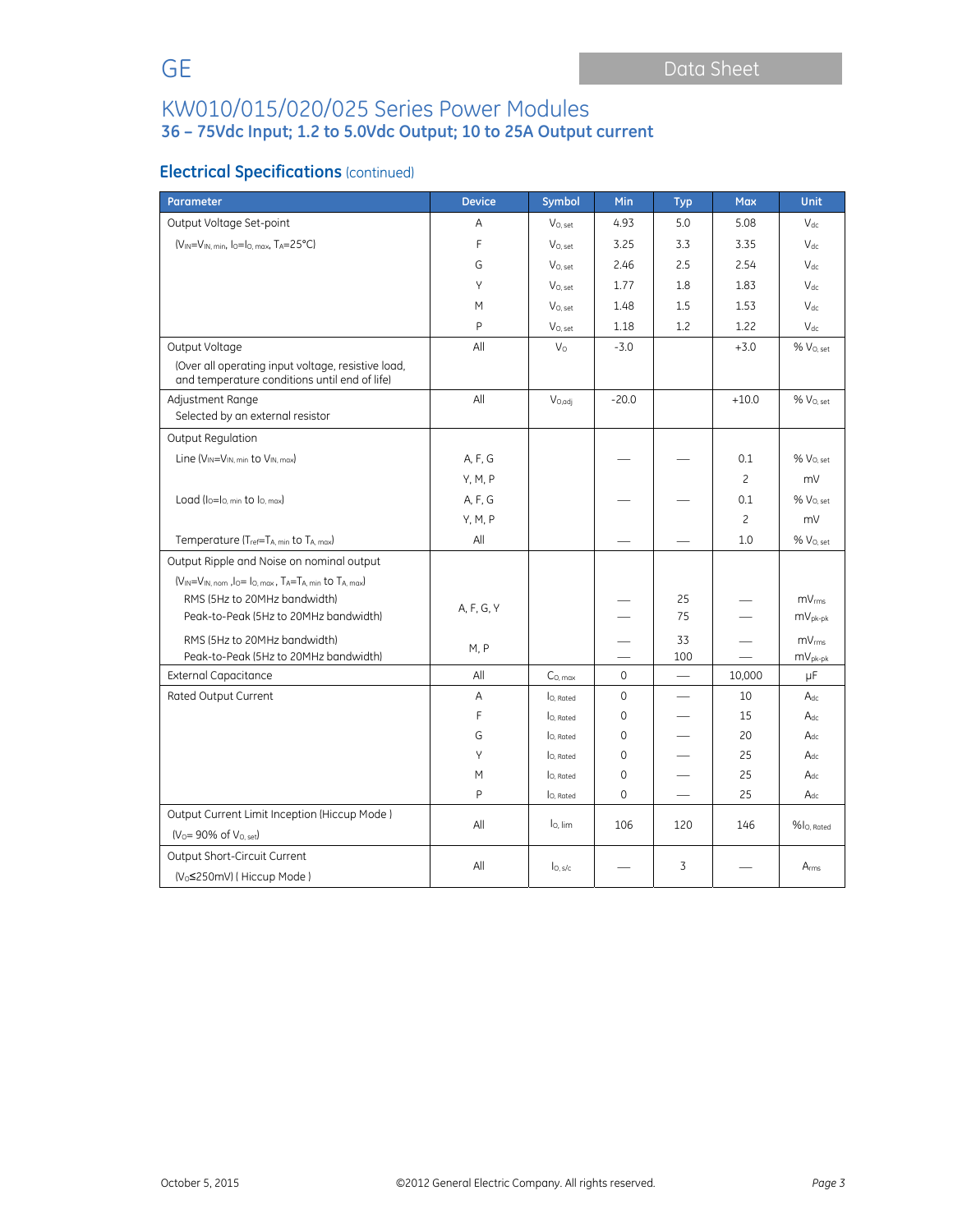# **Electrical Specifications** (continued)

| Parameter                                                                             | <b>Device</b> | Symbol          | Min | <b>Typ</b>     | <b>Max</b> | <b>Unit</b>           |
|---------------------------------------------------------------------------------------|---------------|-----------------|-----|----------------|------------|-----------------------|
| Efficiency                                                                            | A             | η               |     | 92.0           |            | %                     |
| $V_{IN} = V_{IN. nom.} T_A = 25°C$                                                    | F             | η               |     | 91.0           |            | %                     |
| $I_0 = I_0$ . max. $V_0 = V_0$ set                                                    | G             | η               |     | 89.0           |            | %                     |
|                                                                                       | Υ             | η               |     | 87.0           |            | %                     |
|                                                                                       | M             | η               |     | 85.0           |            | %                     |
|                                                                                       | P             | η               |     | 84.0           |            | $\%$                  |
| Switching Frequency                                                                   | All           | $f_{sw}$        | 190 | 200            | 235        | kHz                   |
| Dynamic Load Response                                                                 |               |                 |     |                |            |                       |
| (dlo/dt=0.1A/ $\mu$ s; V <sub>IN</sub> = V <sub>IN. nom</sub> ; T <sub>A</sub> =25°C) |               |                 |     |                |            |                       |
| Load Change from Io= 50% to 75% or 25% to 50%<br>of lo, max;                          |               |                 |     |                |            |                       |
| Peak Deviation                                                                        | All           | $V_{\text{pk}}$ |     | $\overline{c}$ |            | % V <sub>O. set</sub> |
| Settling Time (Vo<10% peak deviation)                                                 | All           | $t_{s}$         |     | 200            |            | μS                    |
| $(dlo/dt=1A/\mu s; VIN = VIN. nom; TA=25°C)$                                          |               |                 |     |                |            |                       |
| Load Change from Io= 50% to 75% or 25% to 50%<br>of lo, max;                          |               |                 |     |                |            |                       |
| Peak Deviation                                                                        | All           | $V_{pk}$        |     | 5              |            | % V <sub>O. set</sub> |
| Settling Time (Vo<10% peak deviation)                                                 | All           | $t_s$           |     | 200            |            | μS                    |

# **Isolation Specifications**

| Parameter                    | <b>Device</b> | Symbol           | Min                      | Typ i                         | Max                      | <b>Unit</b> |
|------------------------------|---------------|------------------|--------------------------|-------------------------------|--------------------------|-------------|
| <b>Isolation Capacitance</b> | All           | C <sub>iso</sub> |                          | 1000                          | $\overline{\phantom{a}}$ | pF          |
| Isolation Resistance         | All           | $R_{iso}$        | 10                       | $\overbrace{\phantom{12332}}$ | $\overline{\phantom{a}}$ | $M\Omega$   |
| I/O Isolation Voltage        | All           | All              | $\overline{\phantom{a}}$ | $\overline{\phantom{a}}$      | 1500                     | $V_{dc}$    |

# **General Specifications**

| Parameter                                                                                                                                                           | <b>Device</b> | Min | Typ       | <b>Max</b> | Unit         |
|---------------------------------------------------------------------------------------------------------------------------------------------------------------------|---------------|-----|-----------|------------|--------------|
| Calculated Reliability Based upon Telcordia SR-332 Issue 2:<br><b>MTRF</b><br>Method I, Case 3, $I_0 = 80\% I_{0. max}$ , T <sub>A</sub> =40°C, Airflow = 200 lfm), |               |     | 2.864.101 |            | <b>Hours</b> |
| FIT<br>90% confidence                                                                                                                                               |               |     | 349       |            |              |
| Powered Random Vibration ( $V_{IN} = V_{IN,min}$ , $I_0 = I_0$ max, $T_A = 25^{\circ}C$ , 0 to 5000Hz,<br>10Grms)                                                   |               |     | 90        |            | Minutes      |
| Weight                                                                                                                                                              |               |     | 11.3(0.4) |            | $q$ (oz.)    |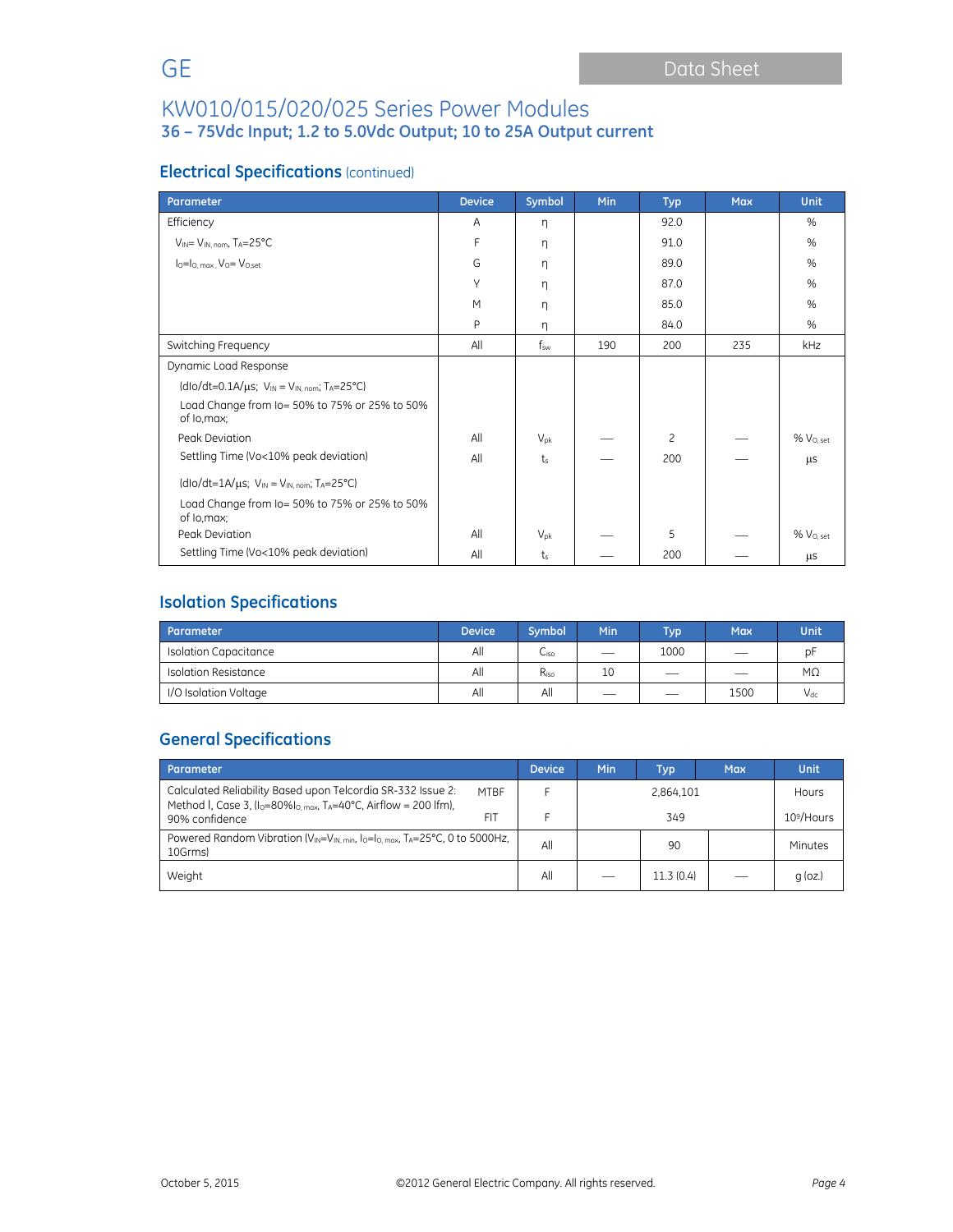# **Feature Specifications**

Unless otherwise indicated, specifications apply over all operating input voltage, resistive load, and temperature conditions. See Feature Descriptions for additional information.

| Parameter                                                                                                                                                                                                     | <b>Device</b> | Symbol                | Min    | <b>Typ</b>               | <b>Max</b>     | <b>Unit</b>           |
|---------------------------------------------------------------------------------------------------------------------------------------------------------------------------------------------------------------|---------------|-----------------------|--------|--------------------------|----------------|-----------------------|
| Remote On/Off Signal Interface                                                                                                                                                                                |               |                       |        |                          |                |                       |
| (V <sub>IN</sub> =V <sub>IN, min</sub> to V <sub>IN, max</sub> ; open collector or equivalent,                                                                                                                |               |                       |        |                          |                |                       |
| Signal referenced to V <sub>IN</sub> terminal)                                                                                                                                                                |               |                       |        |                          |                |                       |
| Negative Logic: device code suffix "1"                                                                                                                                                                        |               |                       |        |                          |                |                       |
| Logic Low = module On, Logic High = module Off                                                                                                                                                                |               |                       |        |                          |                |                       |
| Positive Logic: No device code suffix required                                                                                                                                                                |               |                       |        |                          |                |                       |
| Logic Low = module Off, Logic High = module On                                                                                                                                                                |               |                       |        |                          |                |                       |
| Logic Low - Remote On/Off Current                                                                                                                                                                             | All           | lon/off               |        |                          | 1.0            | mA                    |
| Logic Low - On/Off Voltage                                                                                                                                                                                    | All           | $V_{on/off}$          | $-0.7$ |                          | 1.2            | $\vee$                |
| Logic High Voltage - (Typ = Open Collector)                                                                                                                                                                   | All           | V <sub>on/off</sub>   |        |                          | 5              | V                     |
| Logic High maximum allowable leakage current                                                                                                                                                                  | All           | lon/off               |        |                          | 10             | μA                    |
| Turn-On Delay and Rise Times                                                                                                                                                                                  |               |                       |        |                          |                |                       |
| $(I_0=I_0$ , max, $V_{IN}=V_{IN}$ , nom, TA = 25 °C)                                                                                                                                                          |               |                       |        |                          |                |                       |
| Case 1: On/Off input is set to Logic Low (Module<br>ON) and then input power is applied (delay from<br>instant at which $V_{IN} = V_{IN,min}$ until Vo=10% of Vo,set)                                         | All           | Tdelay                |        | 15                       | 20             | msec                  |
| Case 2: Input power is applied for at least 1 second<br>and then the On/Off input is set from OFF to ON ( $T_{delay}$ =<br>from instant at which $V_{IN} = V_{IN, min}$ until $V_0 = 10\%$ of $V_{O, set}$ ). | All           | Tdelay                |        | 4                        | 10             | msec                  |
| Output voltage Rise time (time for Vo to rise from 10%<br>of V <sub>o,set</sub> to 90% of V <sub>o, set</sub> )                                                                                               | All           | Trise                 |        | 8                        | 12             | msec                  |
| Output voltage Rise time (time for Vo to rise from 10%<br>of V <sub>o,set</sub> to 90% of V <sub>o, set</sub> with max ext capacitance)                                                                       | All           | Trise                 |        | 8                        | 12             | msec                  |
| Output voltage overshoot - Startup                                                                                                                                                                            |               |                       |        | $\overline{\phantom{0}}$ | $\overline{3}$ | % V <sub>O, set</sub> |
| $I_0 = I_{0, max}$ ; $V_{IN} = V_{IN, min}$ to $V_{IN, max}$ , $T_A = 25$ °C                                                                                                                                  |               |                       |        |                          |                |                       |
| Remote Sense Range                                                                                                                                                                                            | A, F, G       |                       |        |                          | $+10$          | % V <sub>O. set</sub> |
|                                                                                                                                                                                                               | Y, M, P       |                       |        |                          | 0.25           | $V_{dc}$              |
| Output Overvoltage Protection                                                                                                                                                                                 | Α             | V <sub>O.</sub> limit | 6.1    |                          | 7.0            | $V_{dc}$              |
|                                                                                                                                                                                                               | F             | V <sub>O.</sub> limit | 4.0    |                          | 4.6            | $V_{dc}$              |
|                                                                                                                                                                                                               | G             | V <sub>O.</sub> limit | 3.1    |                          | 3.7            | $V_{dc}$              |
|                                                                                                                                                                                                               | Υ             | V <sub>O.</sub> limit | 2.3    |                          | 3.2            | $V_{dc}$              |
|                                                                                                                                                                                                               | M             | V <sub>O.</sub> limit | 2.3    |                          | 3.2            | $V_{dc}$              |
|                                                                                                                                                                                                               | p             | V <sub>O, limit</sub> | 2.0    |                          | 2.8            | $V_{dc}$              |
| Input Undervoltage Lockout                                                                                                                                                                                    |               |                       |        |                          |                |                       |
| Turn-on Threshold                                                                                                                                                                                             | All           | V <sub>uv</sub> /on   |        | 35                       | 36             | $V_{dc}$              |
| Turn-off Threshold                                                                                                                                                                                            | All           | V <sub>uv/off</sub>   | 32     | 33                       |                | $V_{dc}$              |
| <b>Hysterisis</b>                                                                                                                                                                                             | All           | Vhyst                 | 1      |                          |                | $V_{dc}$              |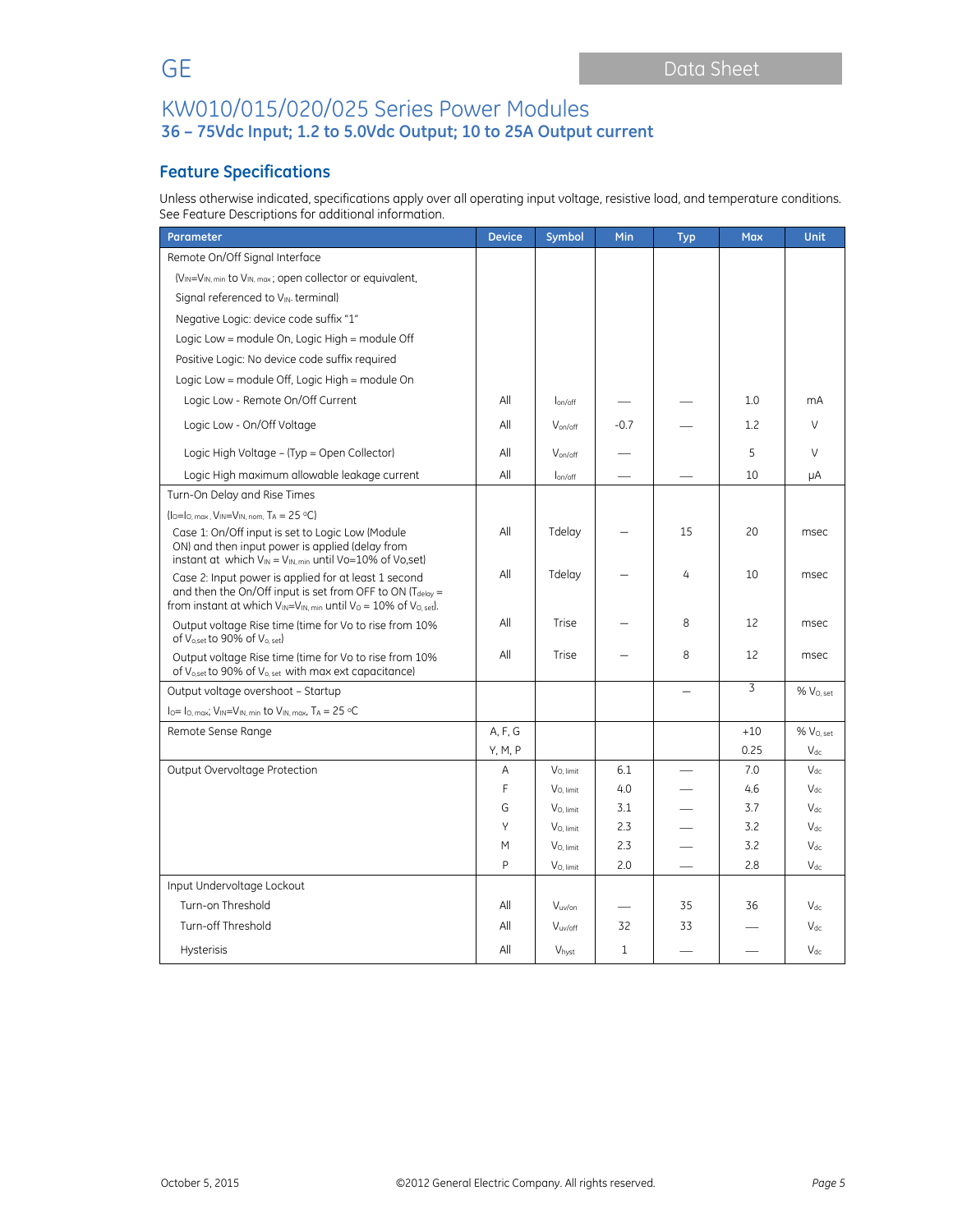## **Characteristic Curves**

The following figures provide typical characteristics for the KW010A0A (5V, 10A) at 25°C. The figures are identical for either positive or negative remote On/Off logic.

OUTPUT VOLTAGE On/Off VOLTAGE

On/Off VOLTAGE







**Figure 2. Typical output ripple and noise (VIN = VIN,NOM, Io = Io,max).** 



**Figure 3. Transient Response to Dynamic Load Change from 75% to 50% to 75% of full load.** 



**Figure 1. Converter Efficiency versus Output Current. Figure 4. Derating Output Current versus Local Ambient Temperature and Airflow.** 



**Figure 5. Typical Start-up Using Remote On/Off, negative logic version shown (VIN = VIN, NOM, lo = lo, max).** 



Figure 6. Typical Start-up Using Input Voltage (VIN = **VIN,NOM, Io = Io,max).**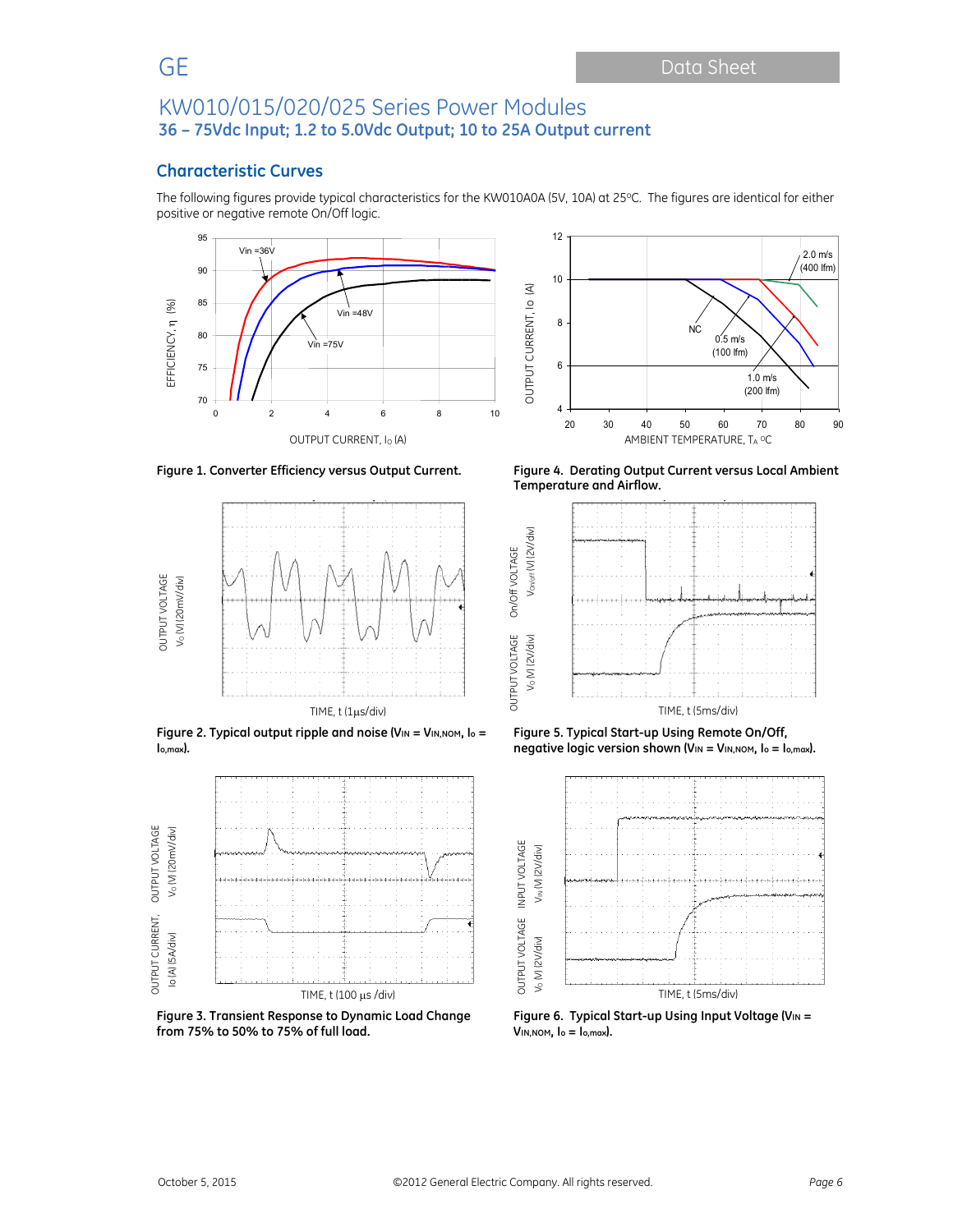## **Characteristic Curves**

The following figures provide typical characteristics for the KW015A0F (3.3V, 15A) at 25°C. The figures are identical for either positive or negative remote On/Off logic.





**Figure 8. Typical output ripple and noise (VIN = VIN,NOM, Io = Io,max).** 



**Figure 9. Transient Response to Dynamic Load Change from 50% to 75% to 50% of full load.** 



**Figure 7. Converter Efficiency versus Output Current. Figure 10. Derating Output Current versus Local Ambient Temperature and Airflow.** 



**Figure 11. Typical Start-up Using Remote On/Off, negative logic version shown (V<sub>IN</sub> = V<sub>IN,NOM</sub>, l<sub>o</sub> = l<sub>o,max</sub>).** 



Figure 12. Typical Start-up Using Input Voltage (V<sub>IN</sub> = **VIN,NOM, Io = Io,max).**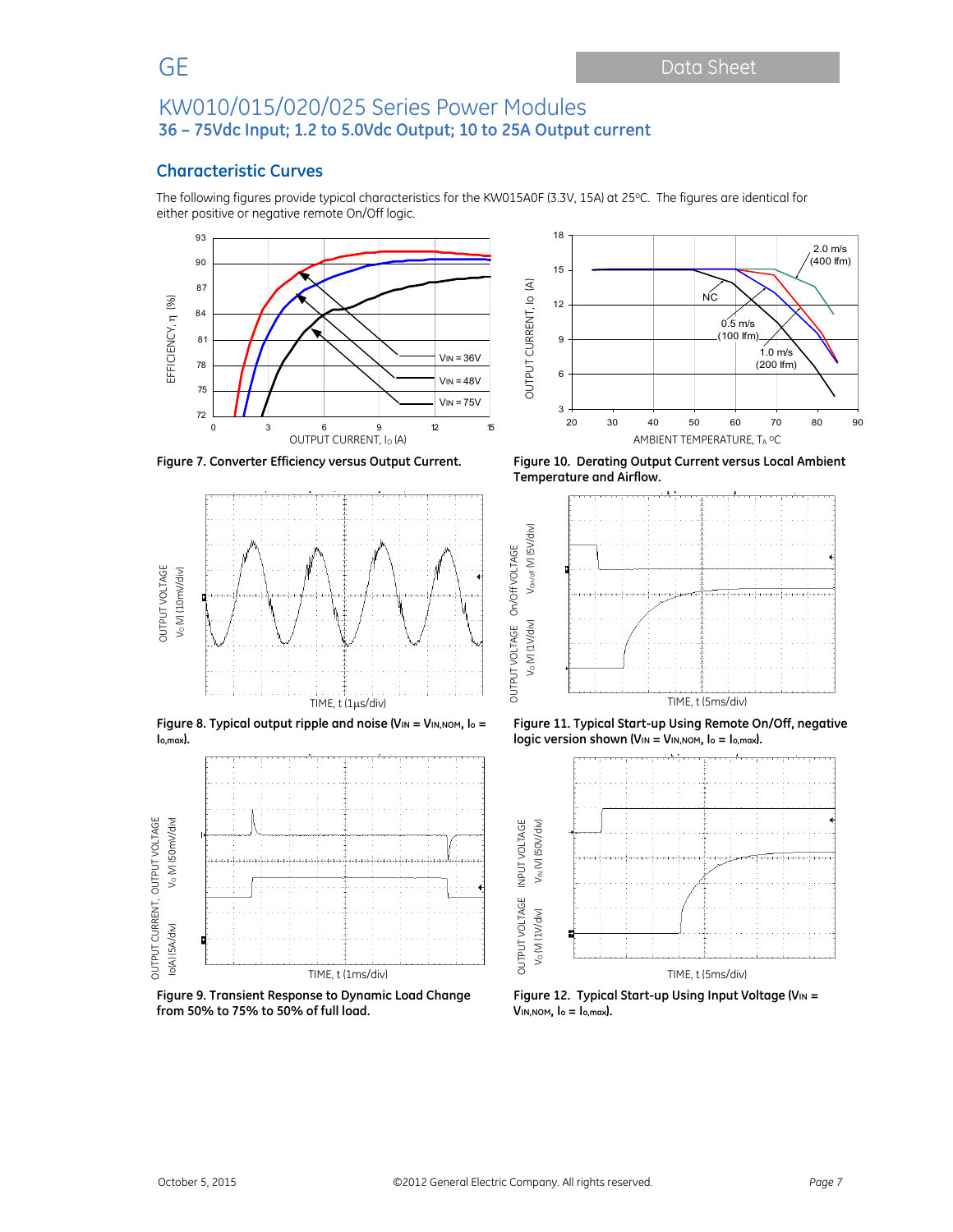### **Characteristic Curves** (continued)

The following figures provide typical characteristics for the KW020A0G (2.5V, 20A) at 25°C. The figures are identical for either positive or negative remote On/Off logic.

OUTPUT VOLTAGE On/Off VOLTAGE

On/Off VOLTAGE

25.0





**Figure 14. Typical output ripple and noise (VIN = VIN, NOM, lo = Io,max).** 



**Figure 15. Transient Response to Dynamic Load Change from 50% to 75% to 50% of full load.** 



**Figure 13. Converter Efficiency versus Output Current. Figure 16. Derating Output Current versus Local Ambient Temperature and Airflow.** 



**Figure 17. Typical Start-up Using Remote On/Off, negative logic version shown (V<sub>IN</sub> = V<sub>IN,NOM</sub>, l<sub>o</sub> = l<sub>o,max</sub>).** 



Figure 18. Typical Start-up Using Input Voltage (V<sub>IN</sub> = **VIN,NOM, Io = Io,max).** 

OUTPUT VOLTAGE INPUT VOLTAGE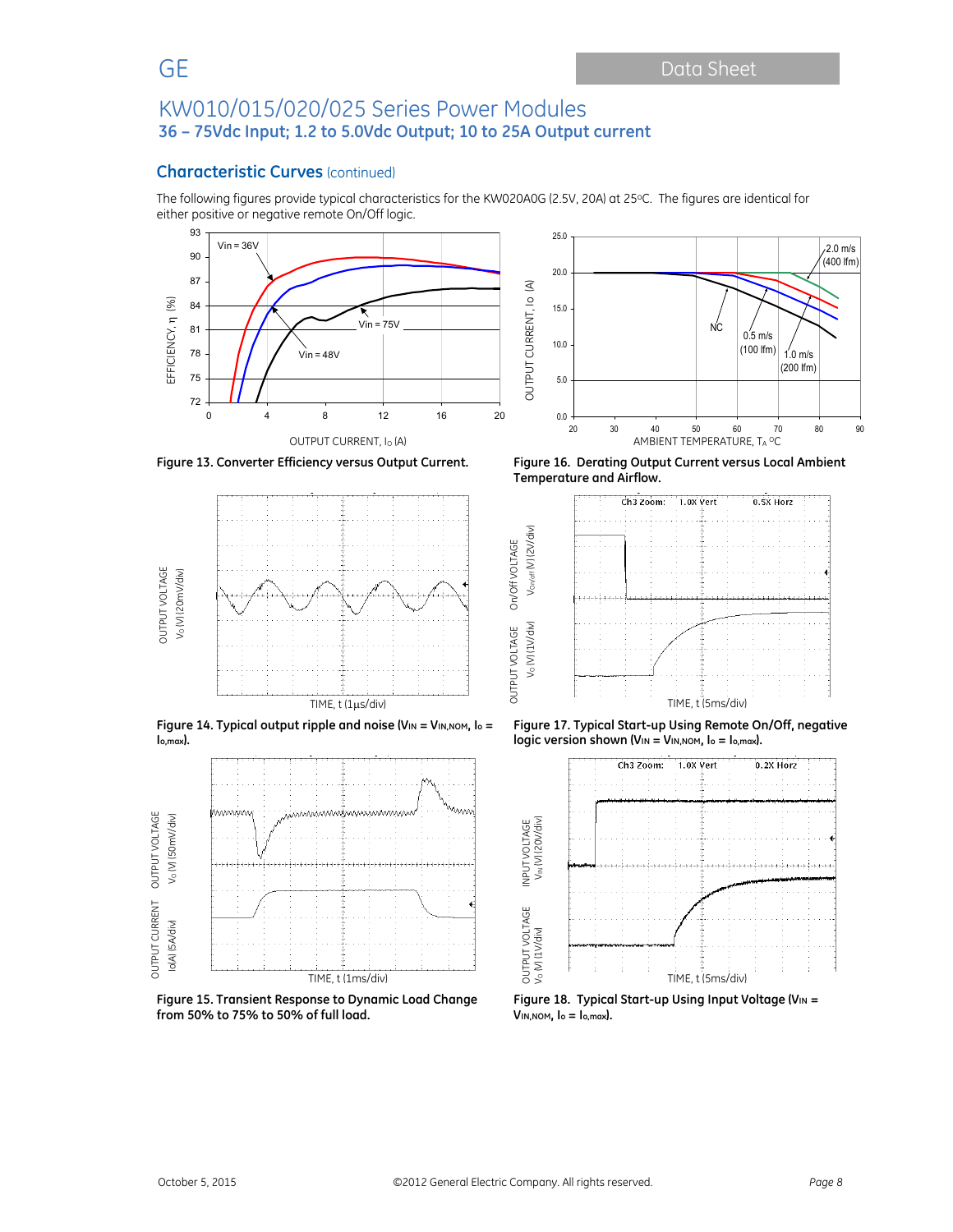### **Characteristic Curves** (continued)

The following figures provide typical characteristics for the KW025A0Y (1.8V, 25A) at 25°C. The figures are identical for either positive or negative remote On/Off logic.

30







**Figure 19. Converter Efficiency versus Output Current. Figure 22. Derating Output Current versus Local** 



**Figure 20. Typical output ripple and noise (VIN = VIN,NOM, Io = Io,max).** 



**Figure 21. Transient Response to Dynamic Load Change from 50% to 75% to 50% of full load.** 

**Ambient Temperature and Airflow.** 



**Figure 23. Typical Start-up Using Remote On/Off, negative logic version shown (V<sub>IN</sub> = V<sub>IN,NOM</sub>, I<sub>o</sub> = I<sub>o,max</sub>).** 



Figure 24. Typical Start-up Using Input Voltage (VIN = **VIN,NOM, Io = Io,max).**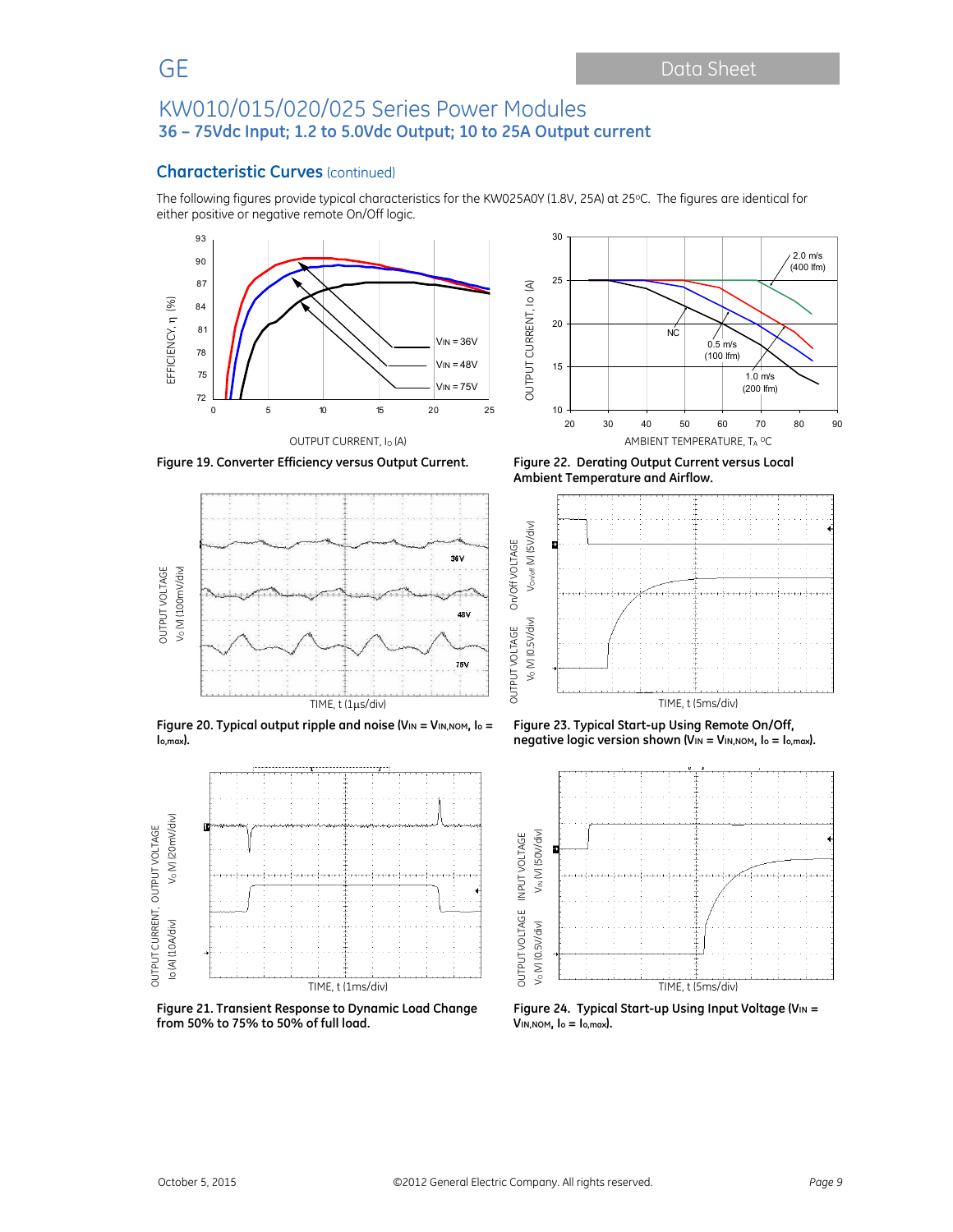## **Characteristic Curves** (continued)

The following figures provide typical characteristics for the KW025A0M (1.5V, 25A) at 25°C. The figures are identical for either positive or negative remote On/Off logic.







**Figure 26. Typical output ripple and noise (VIN = VIN,NOM, Io = Io,max).** 



**Figure 27. Transient Response to Dynamic Load Change from 50% to 75% to 50% of full load.** 

**Figure 25. Converter Efficiency versus Output Current. Figure 28. Derating Output Current versus Local Ambient Temperature and Airflow.** 



**Figure 29. Typical Start-up Using Remote On/Off, negative logic version shown (VIN = VIN, NOM, lo = lo, max).** 



**Figure 30. Typical Start-up Using Input Voltage (VIN = VIN,NOM, Io = Io,max).**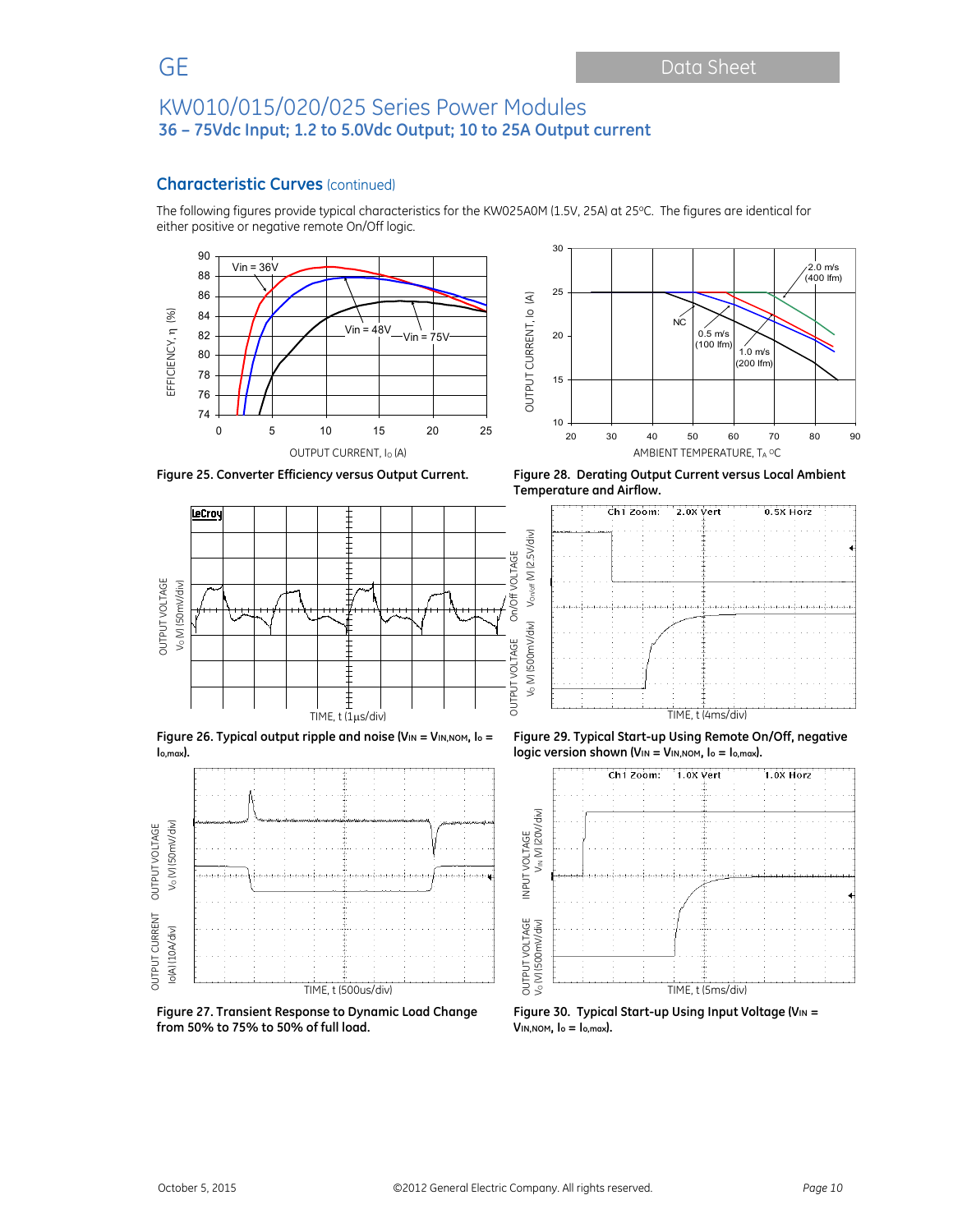## **Characteristic Curves** (continued)

The following figures provide typical characteristics for the KW025A0P (1.2V, 25A) at 25oC. The figures are identical for either positive or negative remote On/Off logic.









**Ambient Temperature and Airflow.** 



**Figure 32. Typical output ripple and noise (VIN = VIN,NOM, Io = Io,max).** 

**Figure 35. Typical Start-up Using Remote On/Off, negative logic version shown (VIN = VIN,NOM, Io = Io,max).** 



**Figure 33. Transient Response to Dynamic Load Change from 75% to 50% to 75% of full load.** 

**Figure 36. Typical Start-up Using Input Voltage (VIN = VIN,NOM, Io = Io,max).** 

 OUTPUT CURRENT OUTPUT VOLTAGE Io (A) (10A/div) VO (V) (50mV/div)

**OUTPUT CURRENT** lo (A) (10A/div)

OUTPUT VOLTAGE V<sub>o</sub> (V) (50mV/div)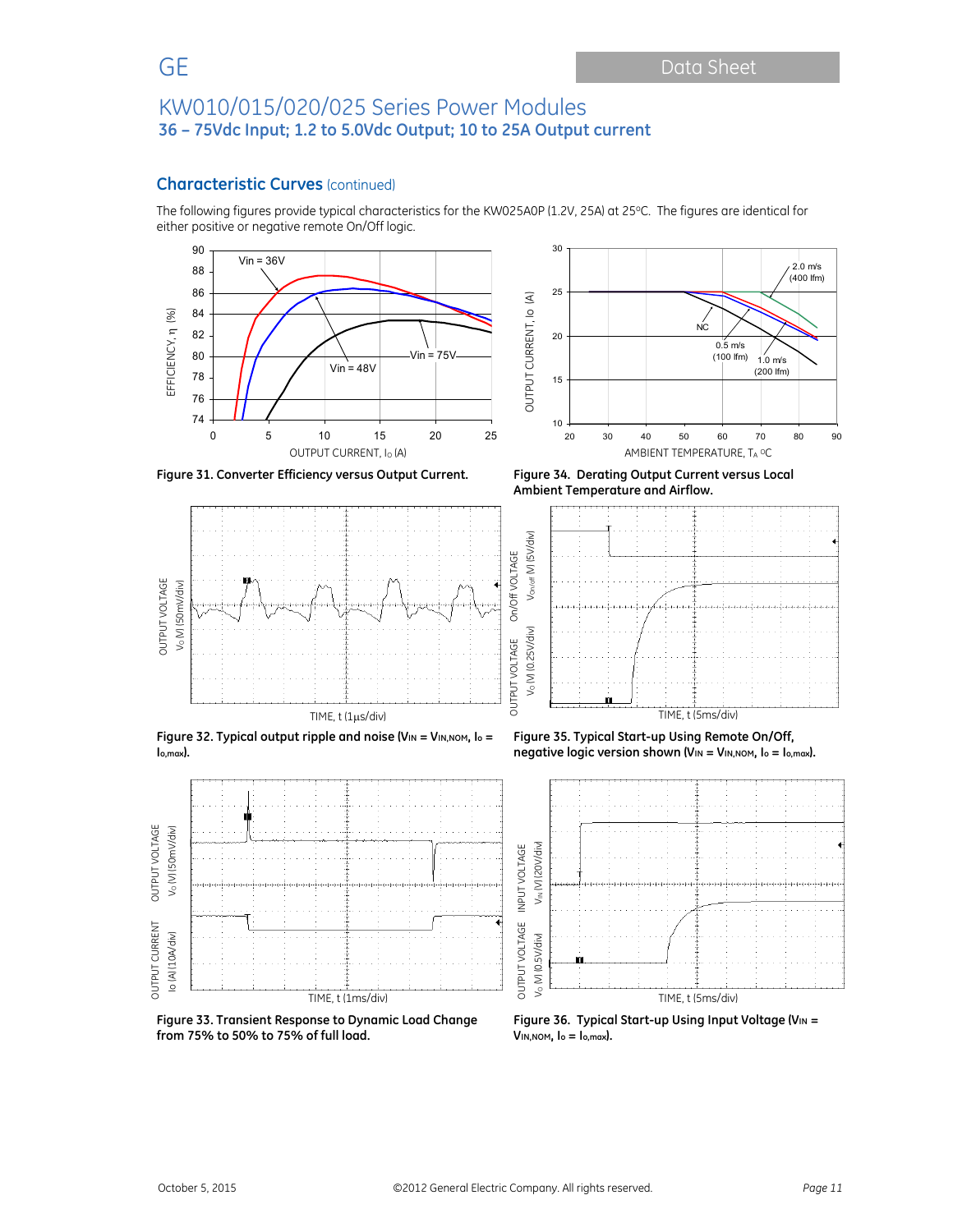## **Test Configurations**







NOTE: All voltage measurements to be taken at the module terminals, as shown above. If sockets are used then Kelvin connections are required at the module terminals to avoid measurement errors due to socket contact resistance.

**Figure 38. Output Ripple and Noise Test Setup.** 



NOTE: All voltage measurements to be taken at the module terminals, as shown above. If sockets are used then Kelvin connections are required at the module terminals to avoid measurement errors due to socket contact resistance.

**Figure 39. Output Voltage and Efficiency Test Setup.**

Efficiency 
$$
\eta = \frac{V_0 I_0}{V_{IN} I_{IN}}
$$
 x 100 %

### **Design Considerations**

#### **Input Filtering**

The power module should be connected to a low ac-impedance source. Highly inductive source impedance can affect the stability of the power module. For the test configuration in Figure 37, a 33μF electrolytic capacitor (ESR<0.1 $\Omega$  at 100kHz), mounted close to the power module helps ensure the stability of the unit. Consult the factory for further application guidelines.

## **Safety Considerations**

For safety-agency approval of the system in which the power module is used, the power module must be installed in compliance with the spacing and separation requirements of the end-use safety agency standard, i.e., UL 60950-1-3, CSA C22.2 No. 60950-00, and VDE 0805:2001-12 (IEC60950-1).

If the input source is non-SELV (ELV or a hazardous voltage greater than 60 Vdc and less than or equal to 75Vdc), for the module's output to be considered as meeting the requirements for safety extra-low voltage (SELV), all of the following must be true:

- The input source is to be provided with reinforced insulation from any other hazardous voltages, including the ac mains.
- One V<sub>IN</sub> pin and one V<sub>OUT</sub> pin are to be grounded, or both the input and output pins are to be kept floating.
- The input pins of the module are not operator accessible.
- Another SELV reliability test is conducted on the whole system (combination of supply source and subject module), as required by the safety agencies, to verify that under a single fault, hazardous voltages do not appear at the module's output.
- **Note:** Do not ground either of the input pins of the module without grounding one of the output pins. This may allow a non-SELV voltage to appear between the output pins and ground.

The power module has extra-low voltage (ELV) outputs when all inputs are ELV.

All flammable materials used in the manufacturing of these modules are rated 94V-0, or tested to the UL60950 A.2 for reduced thickness.

For input voltages exceeding –60 Vdc but less than or equal to –75 Vdc, these converters have been evaluated to the applicable requirements of BASIC INSULATION between secondary DC MAINS DISTRIBUTION input (classified as TNV-2 in Europe) and unearthed SELV outputs.

The input to these units is to be provided with a maximum 5 A time-delay fuse in the ungrounded lead.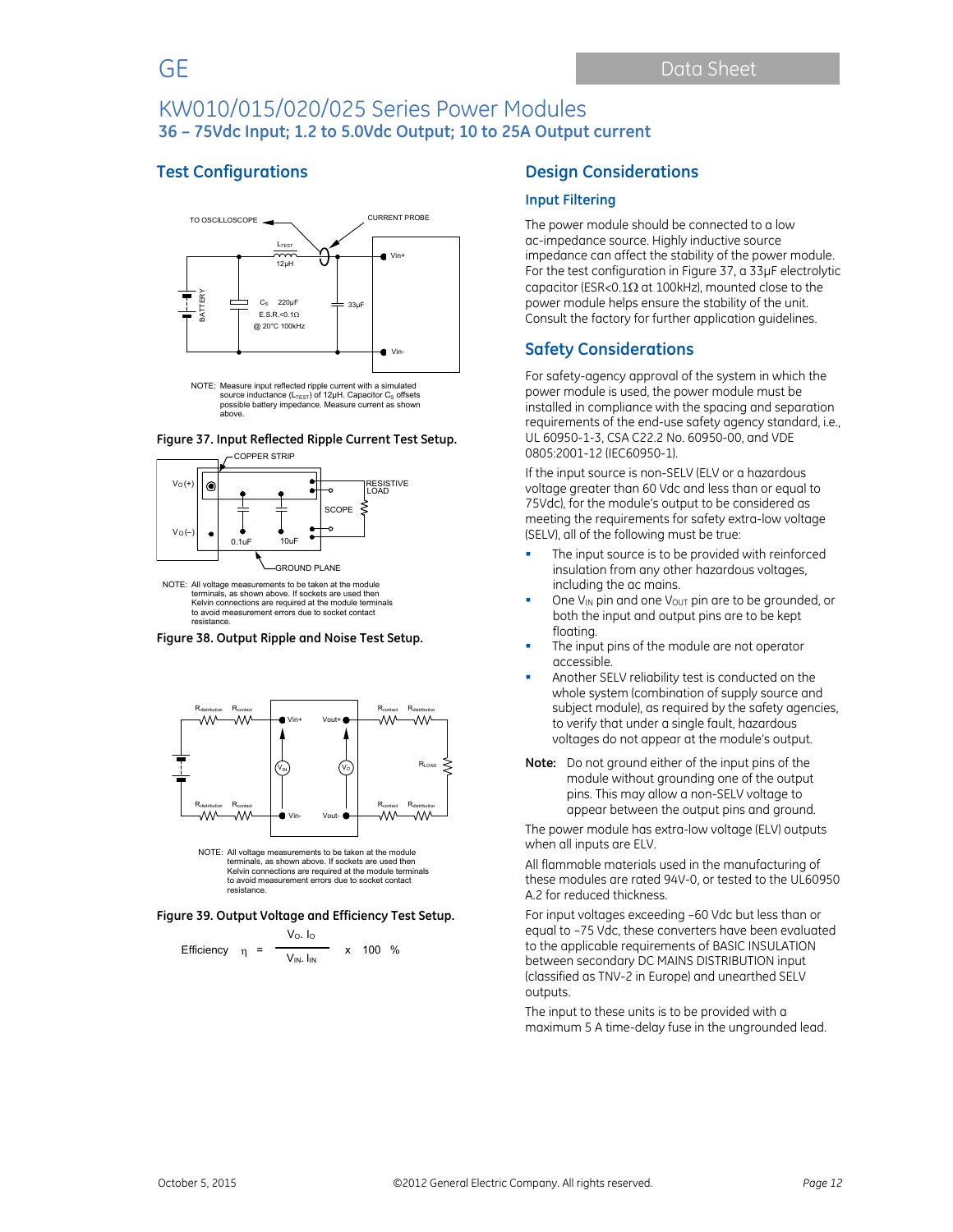## **Feature Description**

### **Remote On/Off**

Two remote on/off options are available. Positive logic turns the module on during a logic high voltage on the ON/OFF pin, and off during a logic low. Negative logic remote On/Off, device code suffix "1", turns the module off during a logic high and on during a logic low.



#### **Figure 40. Remote On/Off Implementation.**

To turn the power module on and off, the user must supply a switch (open collector or equivalent) to control the voltage (Von/off) between the ON/OFF terminal and the V<sub>IN</sub>(-) terminal (see Figure 40). Logic low is  $0 \vee \leq V_{on/off} \leq 1.2 V$ . The maximum  $I_{on/off}$  during a logic low is 1mA, the switch should be maintain a logic low level whilst sinking this current.

During a logic high, the typical maximum Von/off generated by the module is 15V, and the maximum allowable leakage current at Von/off = 5V is 1μA.

If not using the remote on/off feature:

For positive logic, leave the ON/OFF pin open. For negative logic, short the ON/OFF pin to VIN(-).

#### **Remote Sense**

Remote sense minimizes the effects of distribution losses by regulating the voltage at the remote-sense connections (See Figure 41). The voltage between the remote-sense pins and the output terminals must not exceed the output voltage sense range given in the Feature Specifications table:

 $[VO(+) - VO(-)] - [SENSE(+) - SENSE(-)] \leq 0.5 V$ 

Although the output voltage can be increased by both the remote sense and by the trim, the maximum increase for the output voltage is not the sum of both. The maximum increase is the larger of either the remote sense or the trim.

The amount of power delivered by the module is defined as the voltage at the output terminals multiplied by the output current. When using remote sense and trim, the output voltage of the module can be increased, which at the same output current would increase the power output of the module. Care should be taken to ensure that the maximum output power of the module remains at or below the maximum rated power (Maximum rated power = Vo,set x Io,max).



#### **Figure 41. Circuit Configuration for remote sense .**

#### **Input Undervoltage Lockout**

At input voltages below the input undervoltage lockout limit, the module operation is disabled. The module will only begin to operate once the input voltage is raised above the undervoltage lockout turn-on threshold, VUV/ON.

Once operating, the module will continue to operate until the input voltage is taken below the undervoltage turnoff threshold, VUV/OFF.

#### **Overtemperature Protection**

To provide protection under certain fault conditions, the unit is equipped with a thermal shutdown circuit. The unit will shutdown if the thermal reference point Tref (Figure 43), exceeds 125oC (typical), but the thermal shutdown is not intended as a guarantee that the unit will survive temperatures beyond its rating. The module can be restarted by cycling the dc input power for at least one second or by toggling the remote on/off signal for at least one second. If the auto-restart option (4) is ordered, the module will automatically restart upon cooldown to a safe temperature.

#### **Output Overvoltage Protection**

The output over voltage protection scheme of the modules has an independent over voltage loop to prevent single point of failure. This protection feature latches in the event of over voltage across the output. Cycling the on/off pin or input voltage resets the latching protection feature. If the auto-restart option (4) is ordered, the module will automatically restart upon an internally programmed time elapsing.

#### **Overcurrent Protection**

To provide protection in a fault (output overload) condition, the unit is equipped with internal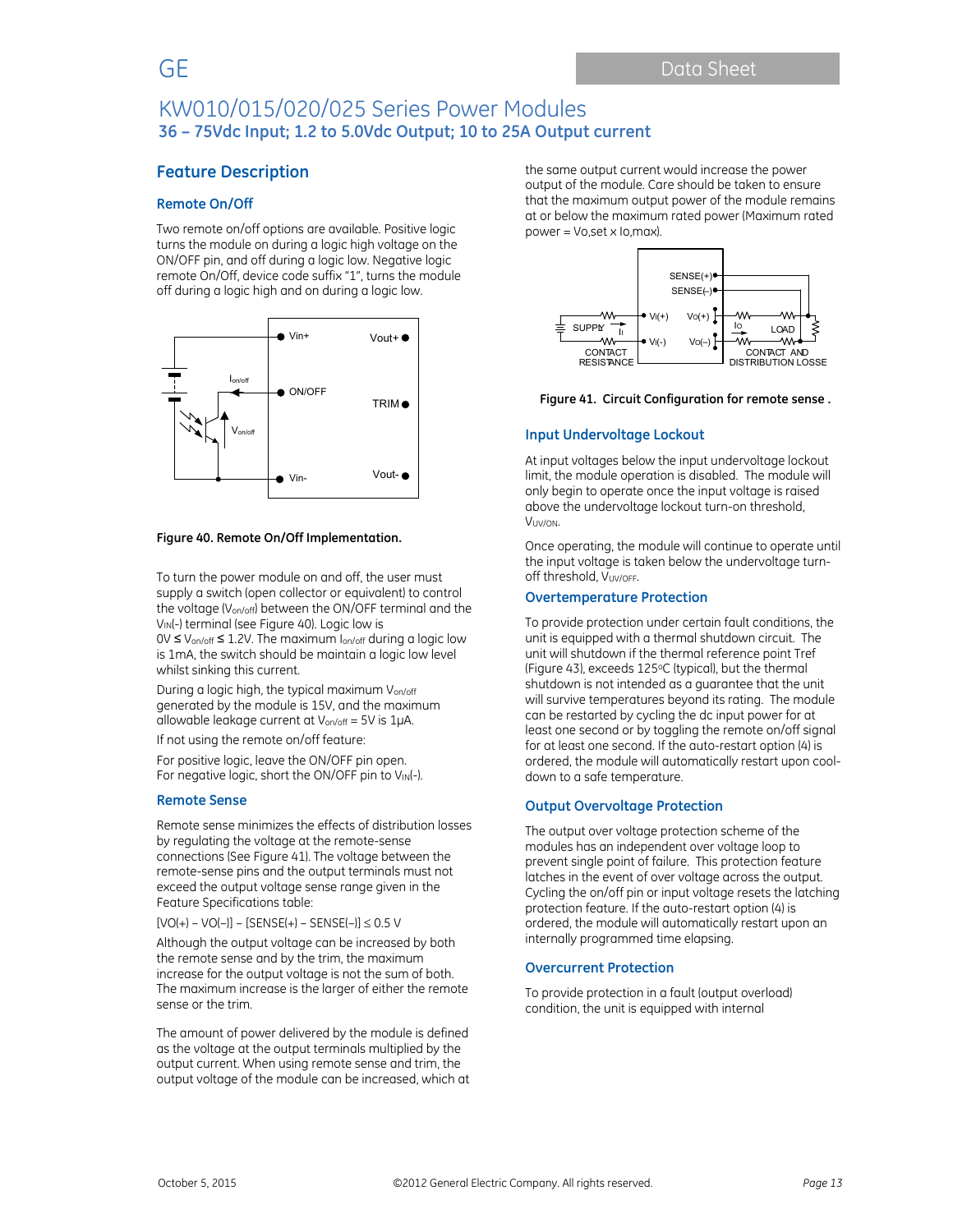### **Feature Descriptions** (continued)

current-limiting circuitry and can endure current limiting continuously. At the point of current-limit inception, the unit enters hiccup mode. If the unit is not configured with auto–restart, then it will latch off following the over current condition. The module can be restarted by cycling the dc input power for at least one second or by toggling the remote on/off signal for at least one second. If the unit is configured with the auto-restart option (4), it will remain in the hiccup mode as long as the overcurrent condition exists; it operates normally, once the output current is brought back into its specified range. The average output current during hiccup is 10% IO, max.

#### **Output Voltage Programming**

Trimming allows the output voltage set point to be increased or decreased, this is accomplished by connecting an external resistor between the TRIM pin and either the  $V_0(+)$  pin or the  $V_0(-)$  pin.



#### **Figure 42. Circuit Configuration to Trim Output Voltage.**

Connecting an external resistor (Rtrim-down) between the TRIM pin and the Vo(-) (or Sense(-)) pin decreases the output voltage set point. To maintain set point accuracy, the trim resistor tolerance should be  $\pm 1.0\%$ .

The following equation determines the required external resistor value to obtain a percentage output voltage change of ∆%**.** 

#### **For output voltage: 1.2V (SMT versions only):**

$$
R_{\text{rim-down}} = \left[\frac{255.5}{\Delta\%} - 7.65\right] k\Omega
$$
  
Where  $\Delta\% = \left(\frac{1.2V - V_{desired}}{1.2V}\right) \times 100$ 

**For output voltage: 1.2V (Through-Hole versions only) and all 1.5V to 12V:** 

$$
R_{\text{trim-down}} = \left[\frac{511}{\Delta\%} - 10.22\right] k\Omega
$$
  
Where  $\Delta\% = \left(\frac{V_{o,set} - V_{desired}}{V_{o,set}}\right) \times 100$ 

For example, to trim-down the output voltage of 2.5V module (KW020A0G/G1) by 8% to 2.3V, Rtrim-down is calculated as follows:

 $\lambda$   $\alpha$   $\alpha$ 

$$
\Delta\% = 8
$$
  

$$
R_{\text{trim-down}} = \left[\frac{511}{8} - 10.22\right] k\Omega
$$
  

$$
R_{\text{trim-down}} = 53.655 k\Omega
$$

Connecting an external resistor (Rtrim-up) between the TRIM pin and the  $V_0(+)$  (or Sense  $(+)$ ) pin increases the output voltage set point. The following equations determine the required external resistor value to obtain a percentage output voltage change of ∆%:

#### **For output voltage: all 1.5V to 12V:**

$$
R_{trim-up} = \left[\frac{5.11 \times V_{o,set} \times (100 + \Delta\%)}{1.225 \times \Delta\%} - \frac{511}{\Delta\%} - 10.22\right] k\Omega
$$
  
Where 
$$
\Delta\% = \left(\frac{V_{desired} - V_{o,set}}{V_{o,set}}\right) \times 100
$$

#### **For output voltage: 1.2V (SMT versions only):**

$$
R_{\text{trim-up}} = \left[\frac{5.11 \times 1.2V \times (100 + \Delta\%)}{1.225 \times \Delta\%} - \frac{255.5}{\Delta\%} - 7.665\right] k\Omega
$$
  
Where  $\Delta\% = \left(\frac{V_{\text{desired}} - 1.2V}{1.2V}\right) \times 100$ 

#### **For output voltage: 1.2V (Through-Hole versions only):**

$$
R_{\text{trim-up}} = \left[\frac{5.11 \times 1.2V \times (100 + \Delta\%)}{0.6 \times \Delta\%} - \frac{511}{\Delta\%} - 10.22\right] k\Omega
$$
  
Where 
$$
\Delta\% = \left(\frac{V_{\text{desired}} - 1.2V}{1.2V}\right) \times 100
$$

For example, to trim-up the output voltage of 1.2V through hole module (KW025A0P/P1) by 5% to 1.26V, Rtrim-up is calculated is as follows:

$$
\Delta\% = 5
$$
  

$$
R_{\text{trim-up}} = \left[\frac{5.11 \times 1.2 \times (100 + 5)}{0.6 \times 5} - \frac{511}{5} - 10.22\right] k\Omega
$$
  

$$
R_{\text{trim-up}} = 102.2 k\Omega
$$

The voltage between the Vo(+) and Vo(–) terminals must not exceed the minimum output overvoltage protection value shown in the Feature Specifications table. This limit includes any increase in voltage due to remote-sense compensation and output voltage set-point adjustment trim.

Although the output voltage can be increased by both the remote sense and by the trim, the maximum increase for the output voltage is not the sum of both.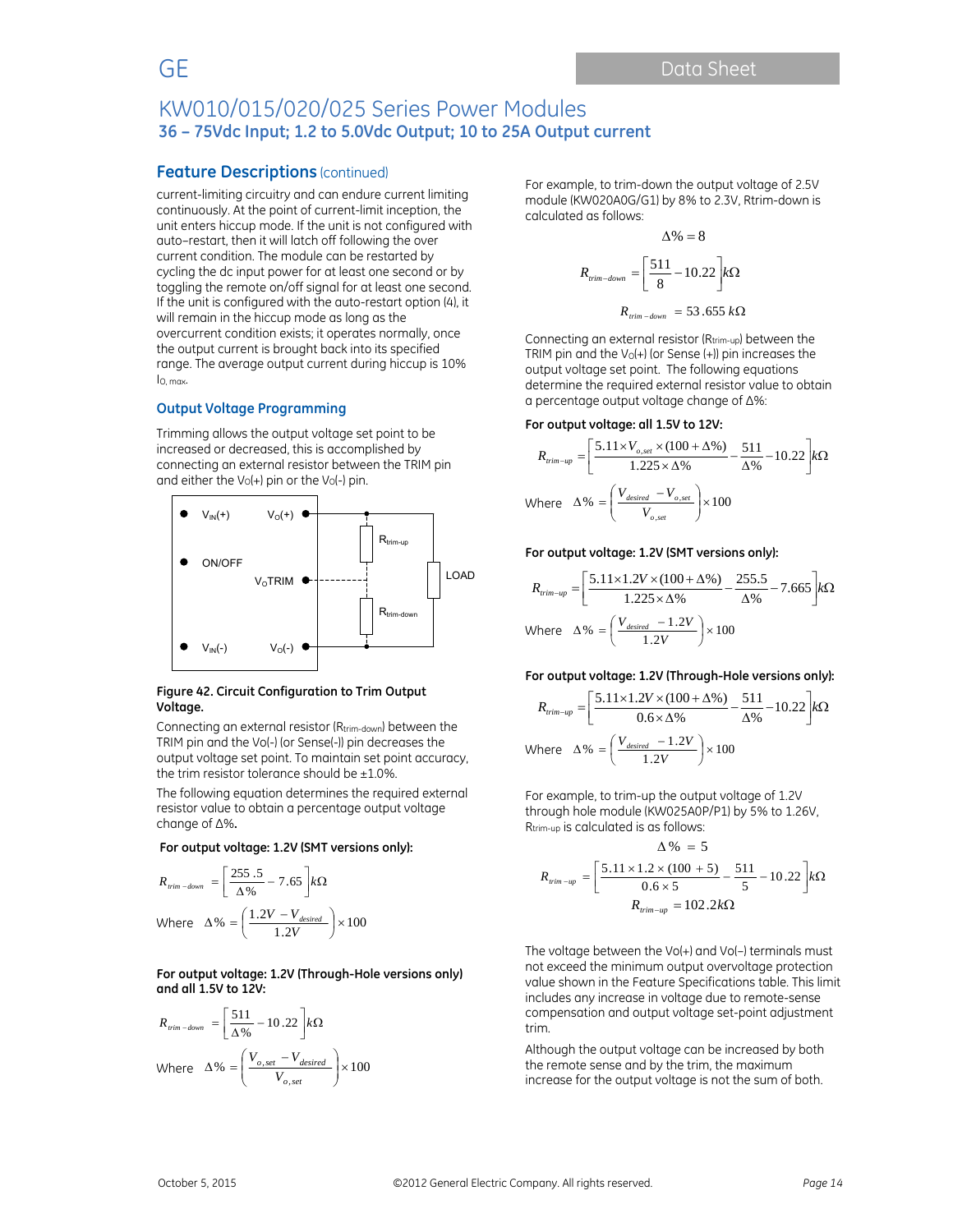## **Feature Descriptions** (continued)

The maximum increase is the larger of either the remote sense or the trim. The amount of power delivered by the module is defined as the voltage at the output terminals multiplied by the output current.

When using remote sense and trim, the output voltage of the module can be increased, which at the same output current would increase the power output of the module. Care should be taken to ensure that the maximum output power of the module remains at or below the maximum rated power (Maximum rated power = Vo,set x Io,max).

# **Thermal Considerations**

The power modules operate in a variety of thermal environments; however, sufficient cooling should be provided to help ensure reliable operation.

Considerations include ambient temperature, airflow, module power dissipation, and the need for increased reliability. A reduction in the operating temperature of the module will result in an increase in reliability. The thermal data presented here is based on physical measurements taken in a wind tunnel.

The thermal reference point, Tref used in the specifications is shown in Figure 43. For reliable operation this temperature should not exceed 120°C.



#### **Figure 43. Tref Temperature Measurement Locations.**

Please refer to the Application Note "Thermal Characterization Process For Open-Frame Board-Mounted Power Modules" for a detailed discussion of thermal aspects including maximum device temperatures.

## **EMC Considerations**

The KW series modules are designed to meet the conducted emission limits of EN55022 class A with no filter at the input of the module. The module shall also meet limits of EN55022 Class B with a recommended single stage filter. Please contact your GE Sales Representitive for further information.



**Figure 44. KW015A0F Quasi Peak Conducted Emissions**  with EN 55022 Class A limits, no external filter (V<sub>IN</sub> = **VIN,NOM, Io = 0.85 Io,max).** 



**Figure 45. KW015A0F Average Conducted Emissions**  with EN 55022 Class A limits, no external filter (V<sub>IN</sub> = **VIN,NOM, Io = 0.85 Io,max).**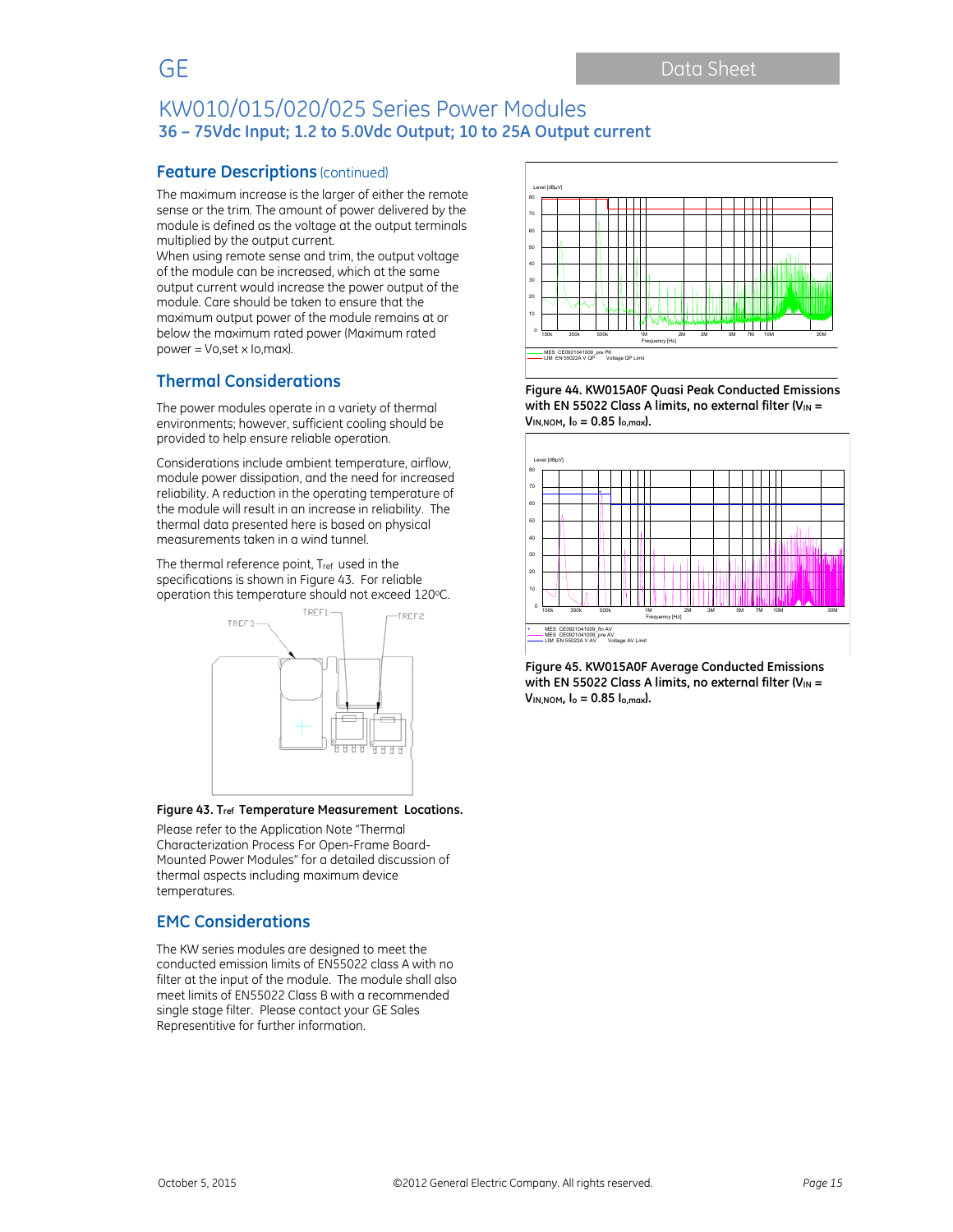## **Surface Mount Information**

#### **Pick and Place**

The KW010-025 modules use an open frame construction and are designed for a fully automated assembly process. The pick and place location on the module is the larger magnetic core as shown in Figure 46. The modules are fitted with a label which meets all the requirements for surface mount processing, as well as safety standards, and is able to withstand reflow temperatures of up to 300°C. The label also carries product information such as product code, serial number and the location of manufacture.



**Figure 46. Pick and Place Location.** 

#### **Nozzle Recommendations**

The module weight has been kept to a minimum by using open frame construction. Even so, these modules have a relatively large mass when compared to conventional SMT components. Variables such as nozzle size, tip style, vacuum pressure and placement speed should be considered to optimize this process. The recommended nozzle diameter for reliable operation is 6mm. Oblong or oval nozzles up to 11 x 6 mm may also be used within the space available.

### **Tin Lead Soldering**

The KW010-025 power modules (both non-Z and –Z codes) can be soldered either in a conventional Tin/Lead (Sn/Pb) process. The non-Z version of the KW010-025 modules are RoHS compliant with the lead exception. Lead based solder paste is used in the soldering process during the manufacturing of these modules. These modules can only be soldered in conventional Tin/lead (Sn/Pb) process. It is recommended that the customer review data sheets in order to customize the solder reflow profile for each application board assembly. The following instructions must be observed when soldering these units. Failure to observe these instructions may

result in the failure of or cause damage to the modules, and can adversely affect long-term reliability.

In a conventional Tin/Lead (Sn/Pb) solder process peak reflow temperatures are limited to less than 235°C. Typically, the eutectic solder melts at 183°C, wets the land, and subsequently wicks the device connection. Sufficient time must be allowed to fuse the plating on the connection to ensure a reliable solder joint. There are several types of SMT reflow technologies currently used in the industry. These surface mount power modules can be reliably soldered using natural forced convection, IR (radiant infrared), or a combination of convection/IR. For reliable soldering the solder reflow profile should be established by accurately measuring the modules CP connector temperatures.



**Figure 47. Reflow Profile for Tin/Lead (Sn/Pb) process** 



**Figure 48. Time Limit Curve Above 205oC for Tin/Lead (Sn/Pb) process**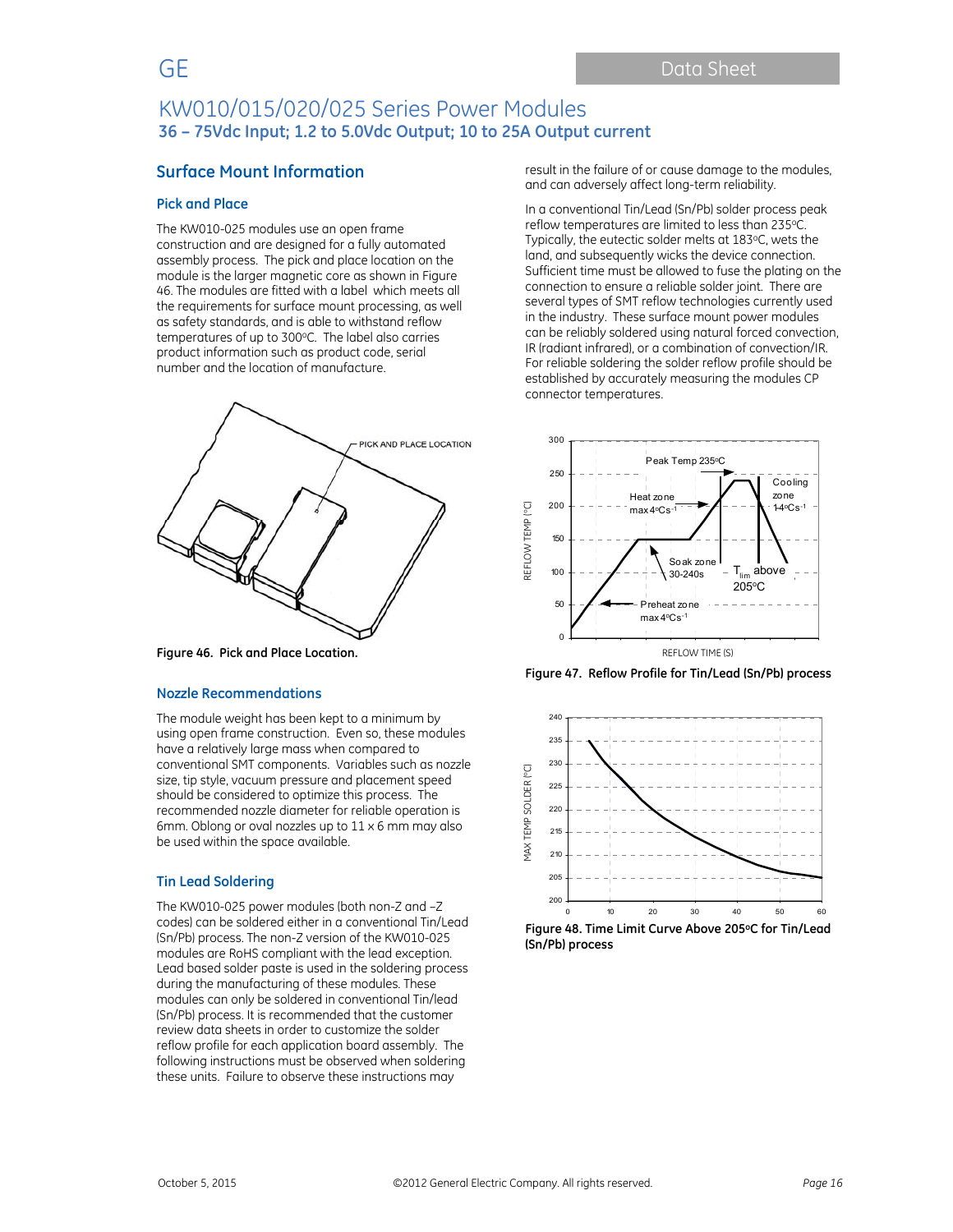## **Surface Mount Information (continued)**

#### **Lead Free Soldering**

The –Z version of the KW010-025 modules are lead-free (Pb-free) and RoHS compliant, and are both forward and backward compatible in a Pb-free and a SnPb soldering process. The non-Z version of the KW006/010 modules are RoHS compliant with the lead exception. Lead based solder paste is used in the soldering process during the manufacturing of these modules. These modules can only be soldered in conventional Tin/lead (Sn/Pb) process. Failure to observe the instructions below may result in the failure of or cause damage to the modules and can adversely affect long-term reliability.

#### **Pb-free Reflow Profile**

Power Systems will comply with J-STD-020 Rev. D (Moisture/Reflow Sensitivity Classification for Nonhermetic Solid State Surface Mount Devices) for both Pb-free solder profiles and MSL classification procedures. This standard provides a recommended forced-airconvection reflow profile based on the volume and thickness of the package (table 4-2). The suggested Pbfree solder paste is Sn/Ag/Cu (SAC). The recommended linear reflow profile using Sn/Ag/Cu solder is shown in Fig. 49.

#### **MSL Rating**

The KW010-025 modules have a MSL rating of 2A.

#### **Storage and Handling**

The recommended storage environment and handling procedures for moisture-sensitive surface mount packages is detailed in J-STD-033 Rev. A (Handling, Packing, Shipping and Use of Moisture/Reflow Sensitive Surface Mount Devices). Moisture barrier bags (MBB) with desiccant are required for MSL ratings of 2 or greater. These sealed packages should not be broken until time of use. Once the original package is broken, the floor life of the product at conditions of  $\leq 30^{\circ}$ C and 60% relative humidity varies according to the MSL rating (see J-STD-033A). The shelf life for dry packed SMT packages will be a minimum of 12 months from the bag seal date, when stored at the following conditions: < 40° C, < 90% relative humidity.

#### **Post Solder Cleaning and Drying Considerations**

Post solder cleaning is usually the final circuit-board assembly process prior to electrical board testing. The result of inadequate cleaning and drying can affect both the reliability of a power module and the testability of the finished circuit-board assembly. For guidance on appropriate soldering, cleaning and drying procedures, refer to GE *Board* 

*Mounted Power Modules: Soldering and Cleaning* Application Note (AN04-001).



**Figure 49. Recommended linear reflow profile using Sn/Ag/Cu solder.** 

## **Through-Hole Lead-Free Soldering Information**

The RoHS-compliant through-hole products use the SAC (Sn/Ag/Cu) Pb-free solder and RoHS-compliant components. They are designed to be processed through single or dual wave soldering machines. The pins have an RoHS-compliant finish that is compatible with both Pb and Pb-free wave soldering processes. A maximum preheat rate of 3°C/s is suggested. The wave preheat process should be such that the temperature of the power module board is kept below 210°C. For Pb solder, the recommended pot temperature is 260°C. while the Pb-free solder pot is 270°C max. Not all RoHScompliant through-hole products can be processed with paste-through-hole Pb or Pb-free reflow process. If additional information is needed, please consult with your GE representative for more details.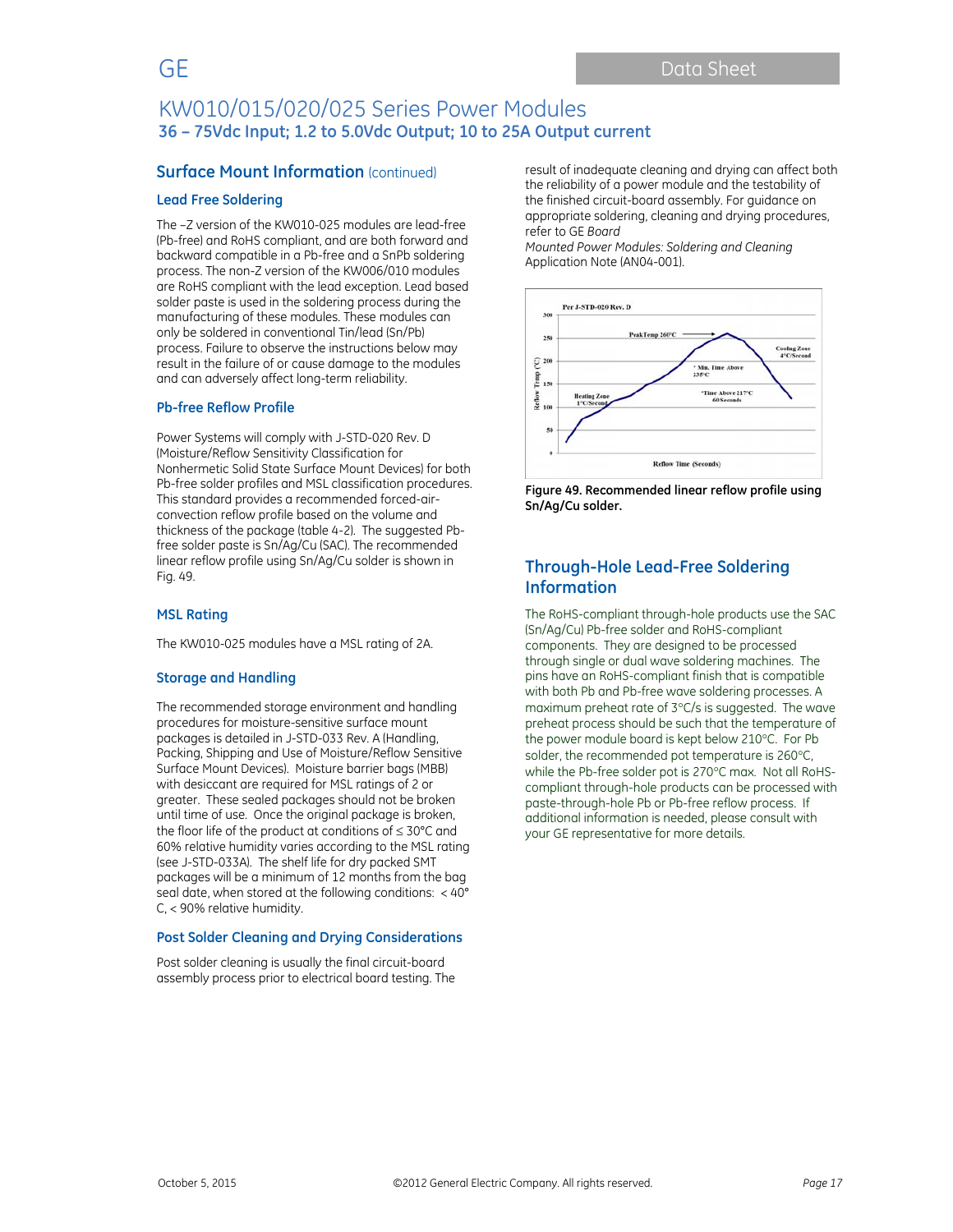# **Mechanical Outline for Surface Mount Module**

Dimensions are in millimeters and [inches]. Tolerances: x.x mm  $\pm$  0.5 mm [x.xx in.  $\pm$  0.02 in.] (unless otherwise indicated) x.xx mm  $\pm$  0.25 mm [x.xxx in  $\pm$  0.010 in.]



**Top View** 





| <b>FUNCTION</b> |
|-----------------|
| $VIN(+)$        |
| On/Off          |
| $VIN(-)$        |
| $Vol-I$         |
| Senser-         |
| Trim            |
| Sense(+)        |
| $VO(+)$         |
|                 |

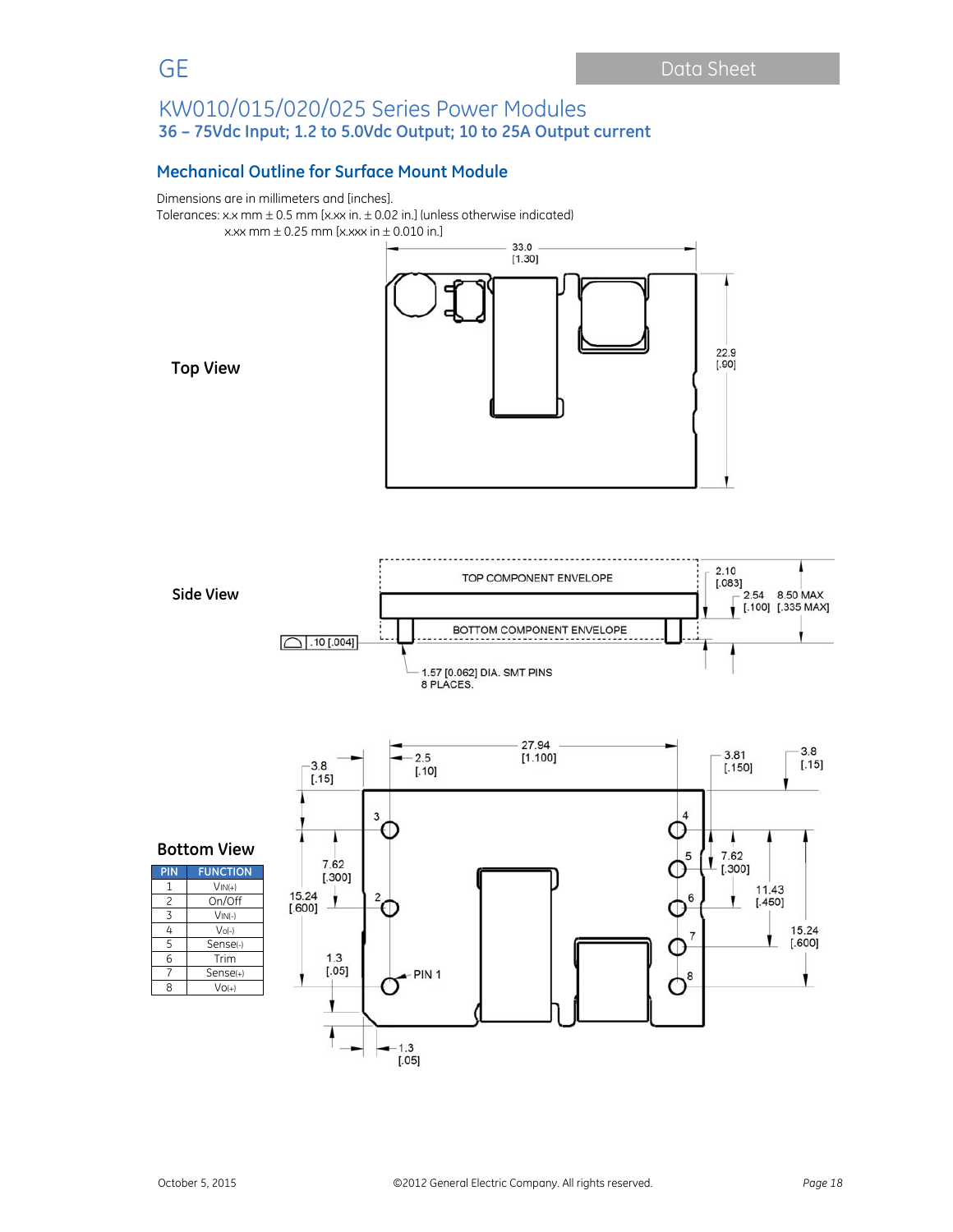## **Mechanical Outline for Through-Hole Module**



 $[.05]$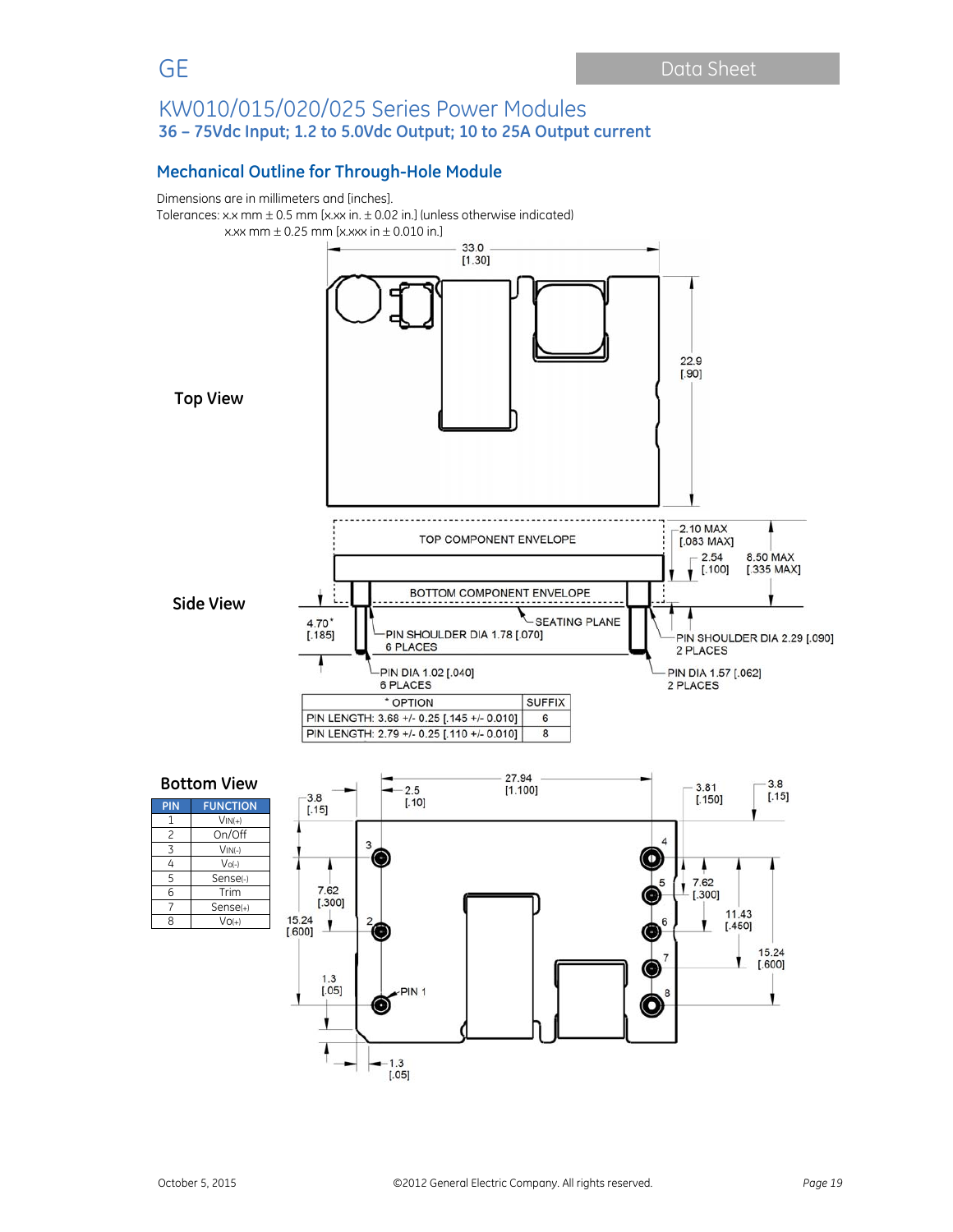## **Recommended Pad Layout**

Dimensions are in and millimeters [inches].

Tolerances: x.x mm  $\pm$  0.5 mm [x.xx in.  $\pm$  0.02 in.] (unless otherwise indicated)

x.xx mm  $\pm$  0.25 mm [x.xxx in  $\pm$  0.010 in.]



## **SMT Recommended Pad Layout (Component Side View)**



**TH Recommended Pad Layout (Component Side View)**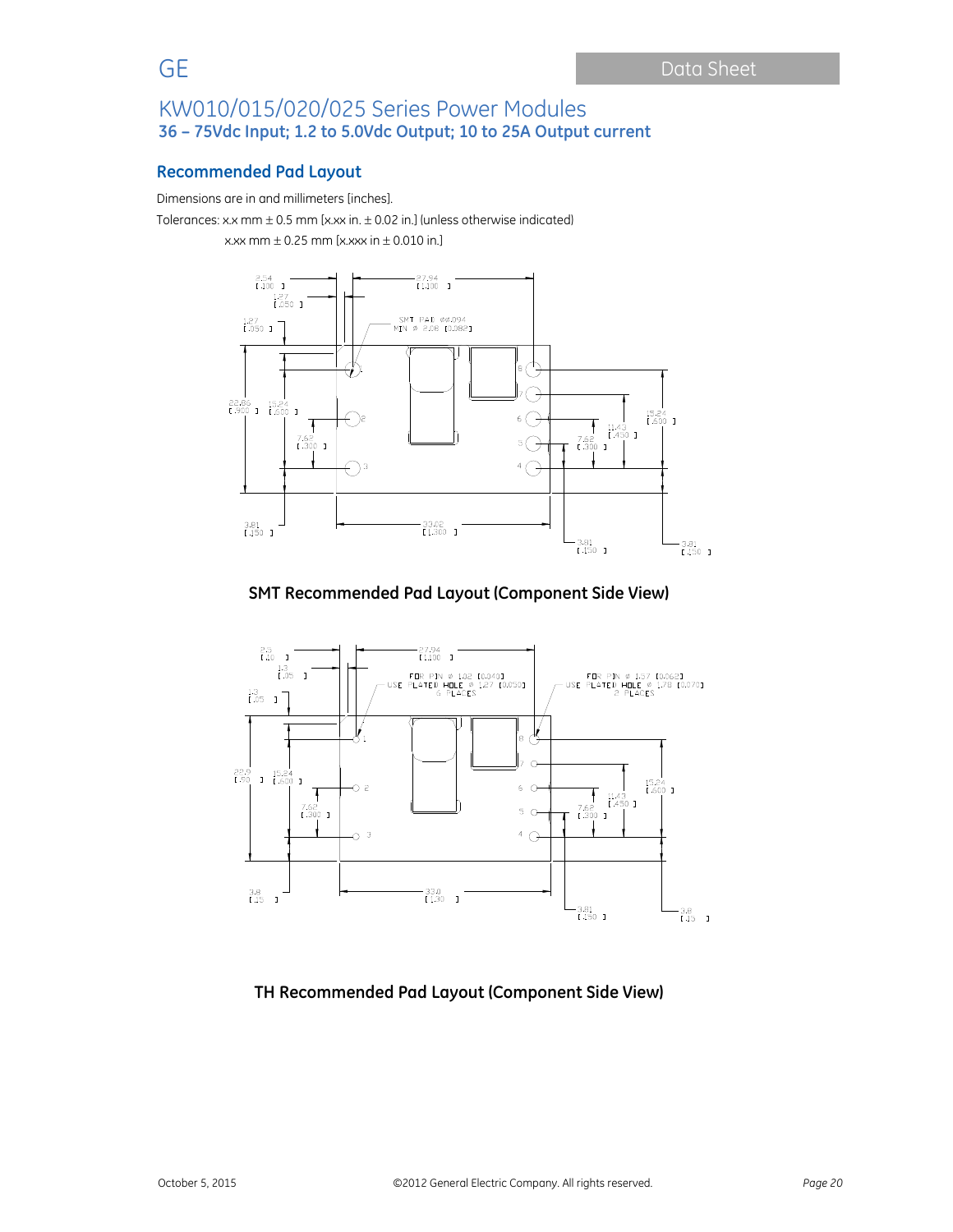# **Packaging Details**

The Sixteenth-brick SMT versions are supplied in tape & reel as standard. Details of tape dimensions are shown below. Modules are shipped in quantities of 140 modules per reel.

### **Tape Dimensions**

Dimensions are in millimeters.